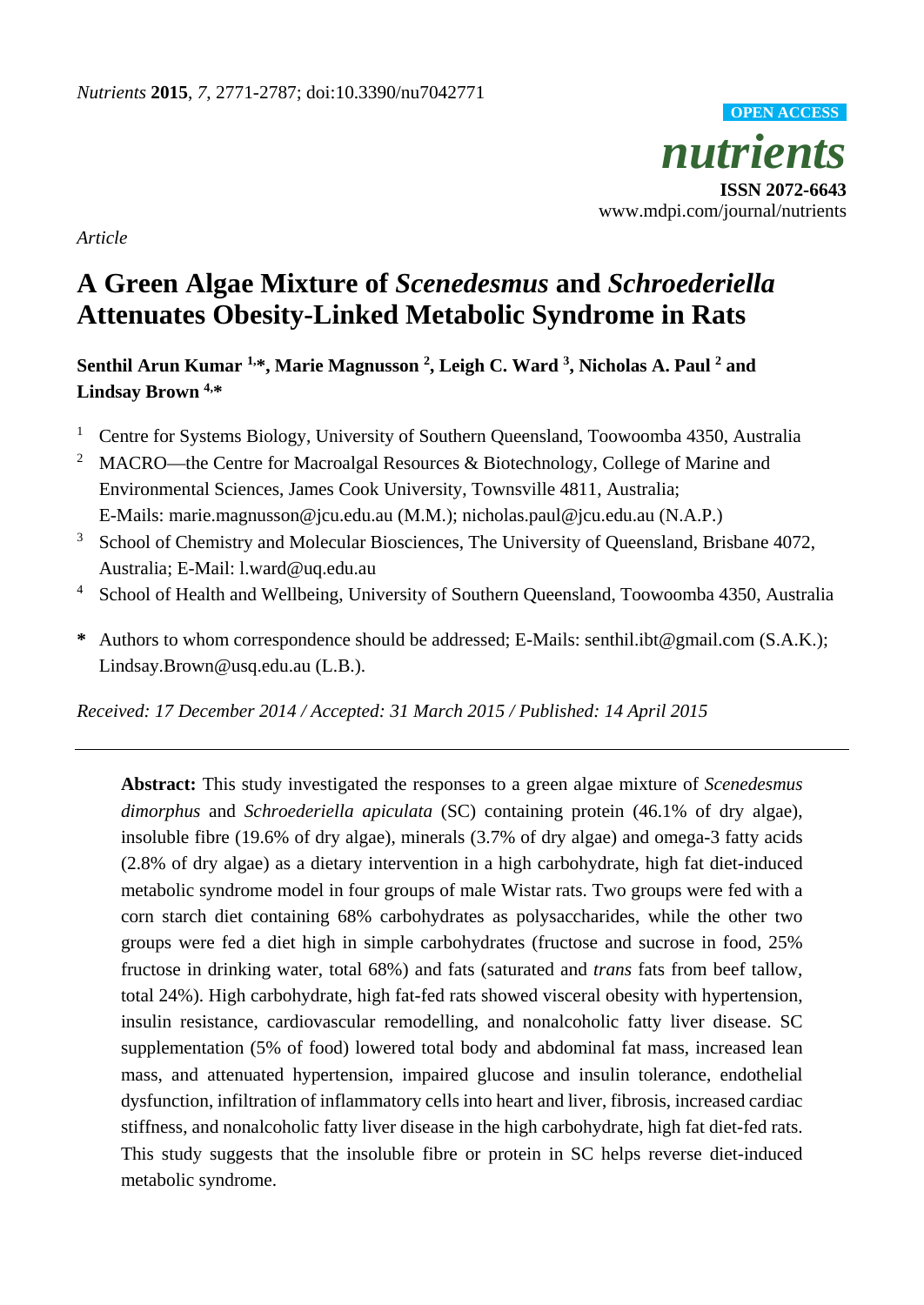**Keywords:** visceral obesity; metabolic symptoms; microalgae; insoluble fibre

### **1. Introduction**

High energy diets with increased saturated fats and refined carbohydrates increase the development of both intra-abdominal obesity and metabolic risk factors such as impaired glucose tolerance, insulin resistance, increased systolic blood pressure, dyslipidaemia, endothelial dysfunction and cardiovascular complications [1–4]. A healthy dietary pattern including the intake of vegetables, fruits and whole grain fibre as part of energy restriction prevents obesity, promotes weight loss in obese patients, and reverses metabolic risk factors [5–8]. In addition to physical activity, obesity management includes healthy eating with consumption of food low in total dietary fats, especially saturated and *trans* fats, and low in refined carbohydrates, but high in proteins and fibre, as a long-term lifestyle intervention [9,10].

Microalgae have been considered as part of a healthy diet as they contain omega-3 fatty acids (eicosapentaenoic acid (EPA) and docosahexaenoic acid (DHA)), proteins, amino acids, pigments, vitamins and minerals [11,12]. Microalgae also serve as a reservoir of biologically active compounds, presenting unique structures and functions [13]. Potentially active ingredients including β-carotene, astaxanthin, lutein, phycobiliproteins and insoluble fibre extracted from *Chlorella*, *Spirulina*, *Dunaliella*, *Porphyridium*, and *Scenedesmus* species have been reported for their antioxidant, cardioprotective, hepatoprotective, anti-inflammatory and anti-hyperlipidaemic effects [14–16].

Both *Chlorella* and *Spirulina* are commercially-available microalgae that have been examined for their biological effects in attenuating metabolic risk factors such as obesity, type 2 diabetes, insulin resistance, hypertension, dyslipidaemia and non-alcoholic fatty liver disease [17–20]. *Scenedesmus* species are also common freshwater green microalgae, well-known for their nutritional value and considered as potential food additives [21] but for which commercial production is lacking. It is difficult, however, to maintain monocultures of microalgae in large-scale culture in open systems, and consequently the successful long-term production of microalgae is often based upon using a mixture of species managed instead as a polyculture [22]. This study has therefore used a microalgal mixture of, predominantly, *Scenedesmus dimorphus* and *Schroederiella apiculata,* grown under commercial conditions in polyculture. We have then investigated in rats whether the consumption of this microalgal mixture can reverse the signs of the metabolic syndrome induced by a high carbohydrate and high fat diet.

### **2. Experimental Section**

### *2.1. Microalgal Sources and Nutritional Components*

*Scenedesmus dimorphus* and *Schroederiella apiculata* (SC) as a microalgal mixture were cultured at the MBD Energy Research and Development facility at James Cook University, Townsville, Australia. All biomass was produced in large outdoor tanks with capacities of >10,000 L.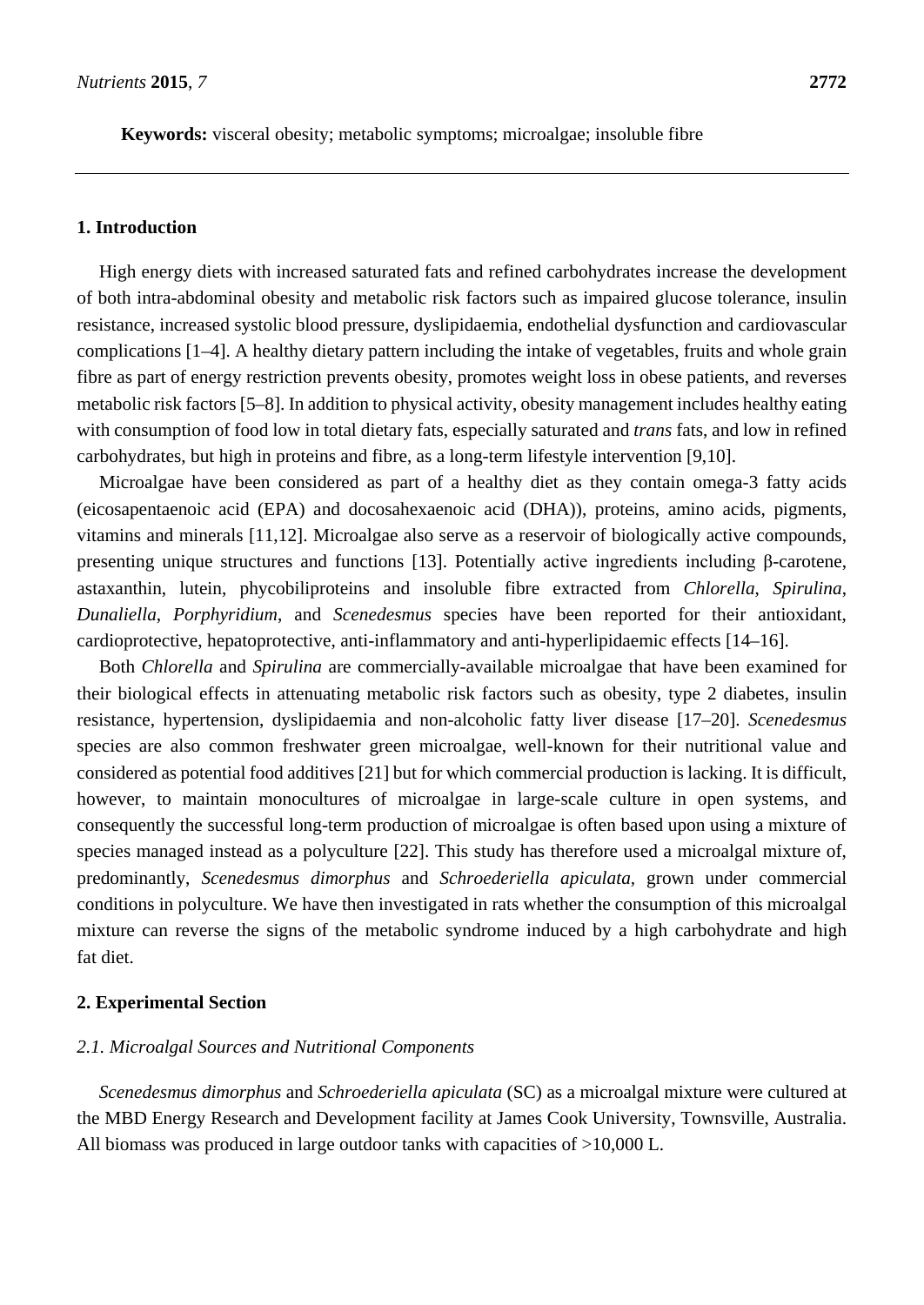Biomass was harvested on two occasions separated by  $\sim$ 12 months from 2011 to 2012. At each time, the biomass was immediately freeze-dried, after which sub-samples (~200 g dry weight) were taken for analyses of fibre components, minerals and fatty acid concentrations.

The % nitrogen in the algal biomass was measured by elemental analysis (OEA Labs Ltd., Callington, Cornwall, UK), and subsequently used to calculate the % protein in the biomass as %*N* multiplied by a protein conversion factor of 5.13 for green algae [23]. Soluble and insoluble fibre were analysed on a combined sample of 100 g for each species containing 50 g from each harvest time. Fibre analyses were run using enzymatic-gravimetric methods by Grain Growers, Sydney, Australia (NATA Accred. 66; AOAC Official Method 993.19 for soluble fibre; AOAC Official Method 985.29 for insoluble fibre). Fatty acids were extracted and quantified as described previously [24]. In each sub-sample, 24 trace elements were quantified and mean values are reported ( $n = 2$  sub-samples per species).  $Al^{3+}$ ,  $Ca^{2+}$ ,  $K^+$ , Na<sup>+</sup>, S<sup>2−</sup> and P<sup>3−</sup> were analysed by Inductively Coupled Plasma Optical Emission Spectrometry, while metals and metalloids  $(As^{2-}, B^+, Ba^{2+}, Cd^{2+}, Co^+, Cr^{3+}, Cu^{2+}, Fe^{3+}, Hg^{2+}, Mg^{2+}, Mn^{2+}, Mo^+, Ni^{2+}, Pb^{2+},$  $Se^{2+}$ ,  $Sr^{2+}$ ,  $V^{2+}$  and  $Zn^{2+}$ ) were analysed by Inductively Coupled Plasma Mass Spectrometry at the Advanced Analytical Centre, James Cook University, Townsville. All remaining freeze-dried biomass was stored in vacuum-sealed bags under refrigeration until incorporation in the diet.

### *2.2. Rats and Diets*

The experimental groups consisted of a total of 48 male Wistar rats  $(9-10$  weeks-old;  $336 \pm 2$  g) supplied by The University of Queensland Biological Resources unit and individually housed in a temperature-controlled (20  $\pm$  2 °C), 12 h light/dark cycle environment with unrestricted access to food and water at the University of Southern Queensland Animal House. The preparation and macronutrient composition of basal diets, including the dietary fatty acid profiles, have been described [25,26]. All experimentation was approved by the Animal Experimentation Ethics Committees of The University of Queensland and the University of Southern Queensland under the guidelines of the National Health and Medical Research Council of Australia.

The rats were randomly divided into 4 separate groups  $(n = 12 \text{ each})$  and fed with corn starch  $(C)$ , corn starch with 5% *Scenedesmus dimorphus* and *Schroederiella apiculata* mixture (CSC), high carbohydrate, high fat (H), high carbohydrate, high fat with 5% *Scenedesmus dimorphus* and *Schroederiella apiculata* mixture (HSC). The microalgal mixture-supplemented diets were prepared by adding 5% of freeze-dried microalgal mixture to replace an equivalent amount of water in the diet. The drinking water in H and HSC rats included 25% fructose. The microalgal mixture-supplemented diets were administered for 8 weeks starting 8 weeks after the initiation of the C or H diets. Rats were monitored daily for body weight, food and water intakes. Daily microalgal intake was calculated from the daily food intake. The fatty acid concentrations of both C and H control diets used for the calculation of mean daily fatty acids intake were obtained from our previous study [27].

Abdominal circumference and body length of rats were measured using a standard measuring tape during anaesthesia for systolic blood pressure measurements [26]. Body mass index (BMI) and energy efficiency were calculated [26]. Systolic blood pressure measurements, oral glucose tolerance tests, and insulin tolerance tests were conducted at 0, 8, and 16 wk. All other measurements were made at week 16.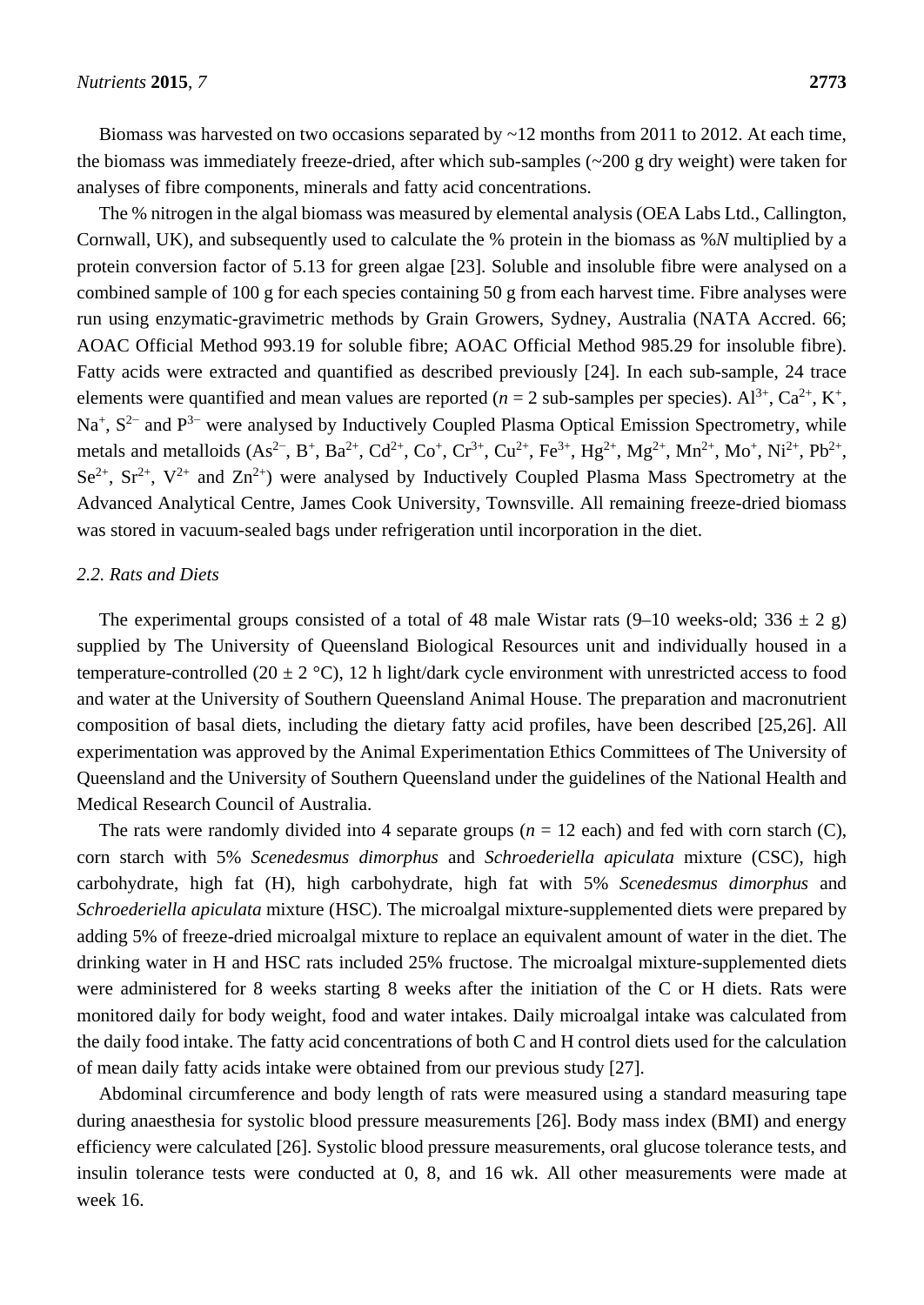### *2.3. Cardiovascular Measurements*

Systolic blood pressure was measured under light sedation following intraperitoneal injection of Zoletil (tiletamine 15 mg/kg, zolazepam 15 mg/kg; Virbac, Milperra, Australia) using a MLT1010 Piezo-Electric Pulse Transducer and inflatable tail-cuff connected to a MLT844 Physiologic Pressure Transducer using PowerLab data acquisition unit (all from ADInstruments, Sydney, Australia) [26].

Echocardiographic examinations (Phillips iE33, 12MHz transducer, Best, The Netherlands) were performed to assess the cardiovascular structure and function in all rats at the end of protocol [26]. Briefly, rats were anaesthetised using Zoletil (intraperitoneal tiletamine 25 mg/kg and zolazepam 25 mg/kg; Virbac, Milperra, Australia) and Ilium Xylazil (intraperitoneal xylazine 15 mg/kg; Troy Laboratories, Smithfield, Australia) and positioned in dorsal recumbencey. Electrodes attached to the skin overlying the elbows and right stifle facilitated the simultaneous recording of a lead II electrocardiogram. A short-axis view of the left ventricle at the level of the papillary muscles was obtained and used to direct acquisition of M mode images of the left ventricle for measurement of wall thicknesses during systole and diastole. Measurements were taken in accordance with the guidelines of the American Society of Echocardiography using the leading-edge method [26] and the ventricular contractility indices were calculated [28,29].

The left ventricular function of the rats in all treatment groups was assessed using the Langendorff heart preparation [26]. Terminal anaesthesia was induced by intraperitoneal injection of pentobarbitone sodium (Lethabarb®, 100 mg/kg). After heparin (200 IU; Sigma-Aldrich Australia, Sydney, Australia) administration through the right femoral vein, blood (~5 mL) was taken from the abdominal aorta. Isovolumetric ventricular function was measured by inserting a latex balloon catheter into the left ventricle of the isolated heart connected to a Capto SP844 MLT844 physiologic pressure transducer and Chart software on a MacLab system (both ADInstruments, Sydney, Australia).

Thoracic aortic rings (~4 mm in length) were suspended in an organ bath chamber with a resting tension of approximately 10 mN. Cumulative concentration-response (contraction) curves were measured for noradrenaline (Sigma-Aldrich Australia, Sydney, Australia); concentration-response (relaxation) curves were measured for acetylcholine (Sigma-Aldrich Australia, Sydney, Australia) and sodium nitroprusside (Sigma-Aldrich Australia, Sydney, Australia) in the presence of a submaximal  $(\approx 70\%)$  contraction to noradrenaline [26,29].

### *2.4. Oral Glucose Tolerance and Insulin Tolerance Tests*

For the oral glucose tolerance test, basal blood glucose concentrations were measured in blood taken from the tail vein of overnight food-deprived rats using Medisense Precision Q.I.D. glucose meter (Abbott Laboratories, Bedford, MA, USA). Fructose-supplemented drinking water in the H and HSC groups was replaced with normal water for the overnight food-deprivation period. The rats were given 2 g/kg body weight of glucose as a 40% aqueous solution via oral gavage. Tail vein blood samples were taken at 30, 60, 90 and 120 min following glucose administration. For insulin tolerance test, basal blood glucose concentrations were measured after 4–5 h of food deprivation as above. The rats were injected intraperitoneally with 0.33 IU/kg insulin-R (Eli-Lilly Australia, West Ryde, Australia) and tail vein blood samples were collected at 0, 15, 30, 45, 60, 90 and 120 min. Rats were withdrawn from the test if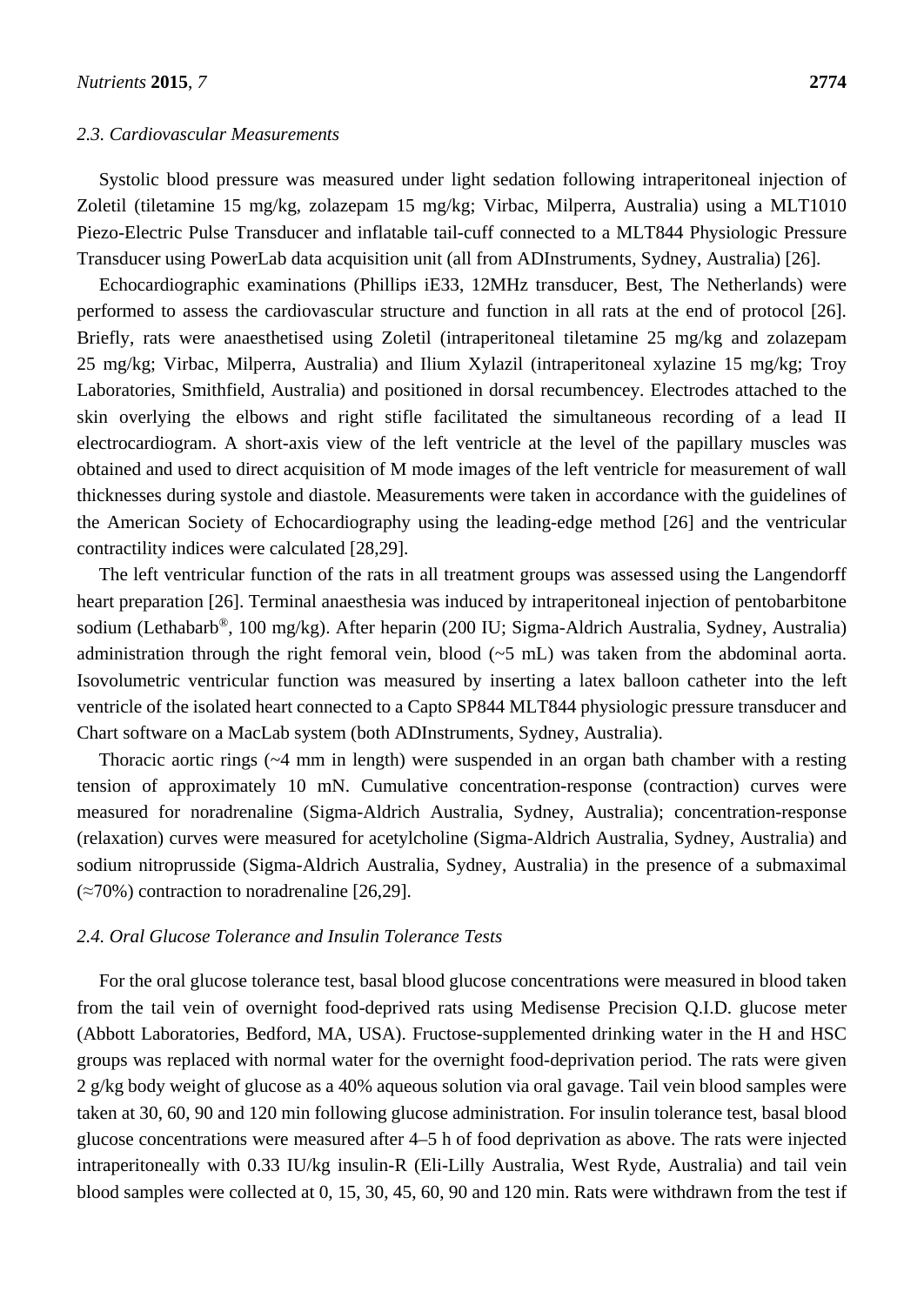the blood glucose concentration dropped below 1.1 mmol/L, and 4 g/kg glucose was administered immediately via oral gavage to prevent hypoglycaemia.

### *2.5. Body Composition Measurements*

Dual energy X-ray absorptiometric (DXA) measurements were performed on rats after 16 weeks of feeding. This was done 2 days before rats were euthanised for pathophysiological assessments, using a Norland XR36 DXA instrument (Norland Corp., Fort Atkinson, WI, USA). DXA scans were analysed using the manufacturer's recommended software for use in laboratory animals (Small Subject Analysis Software, version 2.5.3/1.3.1, Norland Corp., Fort Atkinson, WI, USA) [25,26]. The precision error of lean mass for replicate measurements, with repositioning, was 3.2%. Visceral adiposity index (%) was calculated [25,26].

### *2.6. Organ Weights*

The right and left ventricles were separated after perfusion experiments and weighed. Liver and retroperitoneal, epididymal and omental fat pads were removed following heart removal and blotted dry for weighing. Organ weights were normalised relative to the tibial length at the time of their removal (in mg/mm).

### *2.7. Histology*

Two rats per group were taken exclusively for histological analysis*.* Two slides were prepared per tissue specimen and two random, non-overlapping fields per slide were taken. Organs were also collected from rats used for perfusion studies. Immediately after removal, heart and liver tissues were fixed in 10% neutral buffered formalin for 3 days and then dehydrated and embedded in paraffin wax [25,26]. Thin sections (7 μm) of left ventricle and the liver were cut and stained with haematoxylin and eosin for determination of inflammatory cell infiltration and fat vacuole enlargement with  $20\times$ objectives using an Olympus BX51 microscope (Olympus, Melville, NY). Collagen distribution was measured in the left ventricle with picrosirius red stain with laser confocal microscopy (Zeiss LSM 510 upright Confocal Microscope, Carl Zeiss, North Ryde, Australia) [26,29].

### *2.8. Plasma Biochemistry*

Blood was centrifuged at  $5000 \times g$  for 15 min within 30 min of collection into heparinised tubes. Plasma was separated and transferred to Eppendorf tubes (Thermo Fisher Scientific, Scoresby, Australia) for storage at −20 °C before analysis. Activities of plasma enzymes and analyte concentrations were determined using kits and controls supplied by Olympus using an Olympus analyser (AU 400, Olympus, Tokyo, Japan) [26,29].

### *2.9. Statistical Analyses*

All data are presented as mean  $\pm$  SEM. Data from C, CSC, H and HSC groups were compared in a series of two-way ANOVAs with "Diet" as the fixed factor, either high carbohydrate and high fat diet or control corn starch diet and "Treatment", diet supplemented with or without microalgae, as the fixed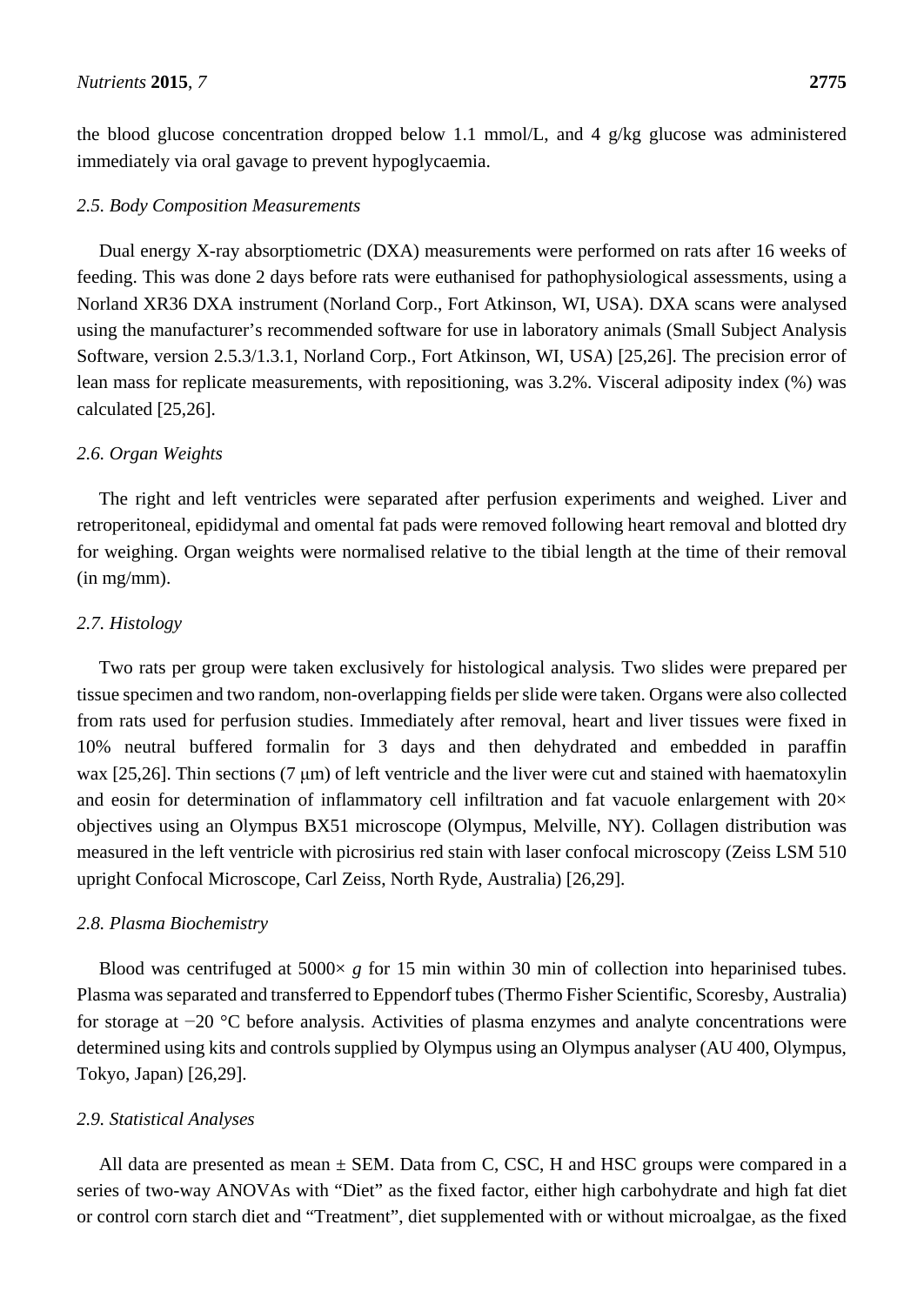factors. Homogeneity of variance for ANOVA was assessed using Bartlett's test and variables that were not normally distributed were log-transformed prior to analysis. Where the main effects were significant  $(p < 0.05)$ , means were compared using Newman-Keuls multiple comparisons. Where transformations did not result in normality or homogeneity of variance, a Kruskal-Wallis non-parametric test was performed. All statistical analyses were run using GraphPad Prism version 5.00 for Windows (GraphPad Software, La Jolla, CA, USA).

### **3. Results**

# *3.1. Nutritional Composition of Microalgal Mixture and Intake of Essential Mineral Ions and Fatty Acids*

In the SC mixture, total protein content was 46.1% of dry algae, total fibre content was 19.6% of dry algae with <0.1% as soluble fibre, total fatty acid content was 4.84% of dry algae with 86% of polyunsaturated fatty acids (PUFA) as omega-3 fatty acids and 14% of PUFA as omega-6 fatty acids, and mineral ion content was 3.7% of dry algae, including, in g/100g dry weight, magnesium 0.44, potassium 0.90, sodium 0.53, calcium 0.27 and iron 0.27.

SC supplementation in CSC and HSC rats increased protein and fibre intake, and magnesium  $(38.2 \text{ mg/day})$ , sodium  $(55.6 \text{ mg/day})$ , potassium  $(181.1 \text{ mg/day})$ , and zinc  $(0.96 \text{ mg/day})$  intake in CSC compared to C rats, while the HSC rats had higher zinc intake  $(0.52 \text{ mg/day})$  compared to the H rats (0.38 mg/day) (Table 1). Compared to C rats, the H rats showed increased fat intake including saturated fatty acids, mono-unsaturated fatty acids and PUFA (Table 1). SC supplementation did not change the total fatty acids intake in either CSC or HSC rats, while increased intake of α-linolenic acid (ALA) was measured in CSC and HSC rats (Table 1). CSC rats showed increased EPA and DHA intake compared to HSC rats (Table 1).

### *3.2. Physiology and Metabolic Variables*

The food for the C rats had a much lower energy intake at 11.4 kJ/g than the food for H rats at 21.4 kJ/g. Food and water consumption were higher in C rats compared with H rats (Table 2). Compared with C rats, increased energy intake, body weight gain, energy efficiency, total body fat mass, abdominal fat mass, abdominal circumference and visceral adiposity were observed in H rats (Table 2). HSC rats showed lowered total body fat mass and total abdominal fat mass with decreased abdominal circumference and visceral adiposity index (Table 2). The glucose tolerance and insulin sensitivity were improved in HSC rats, compared with H rats with no change in C and CSC (Figure 1; Table 2). The bone mineral content was higher in H rats and reduced in HSC rats (Table 2). Increased plasma concentrations of NEFA, triglycerides and total cholesterol were observed in H rats, whereas no changes were observed in CSC rats (Table 2). SC treatment normalised the plasma concentrations of NEFA, triglycerides and total cholesterol in HSC rats (Table 2). No changes in plasma potassium and magnesium ion concentrations were observed in the treatment groups, while SC treatment lowered plasma sodium concentrations in C and H rats (Table 2).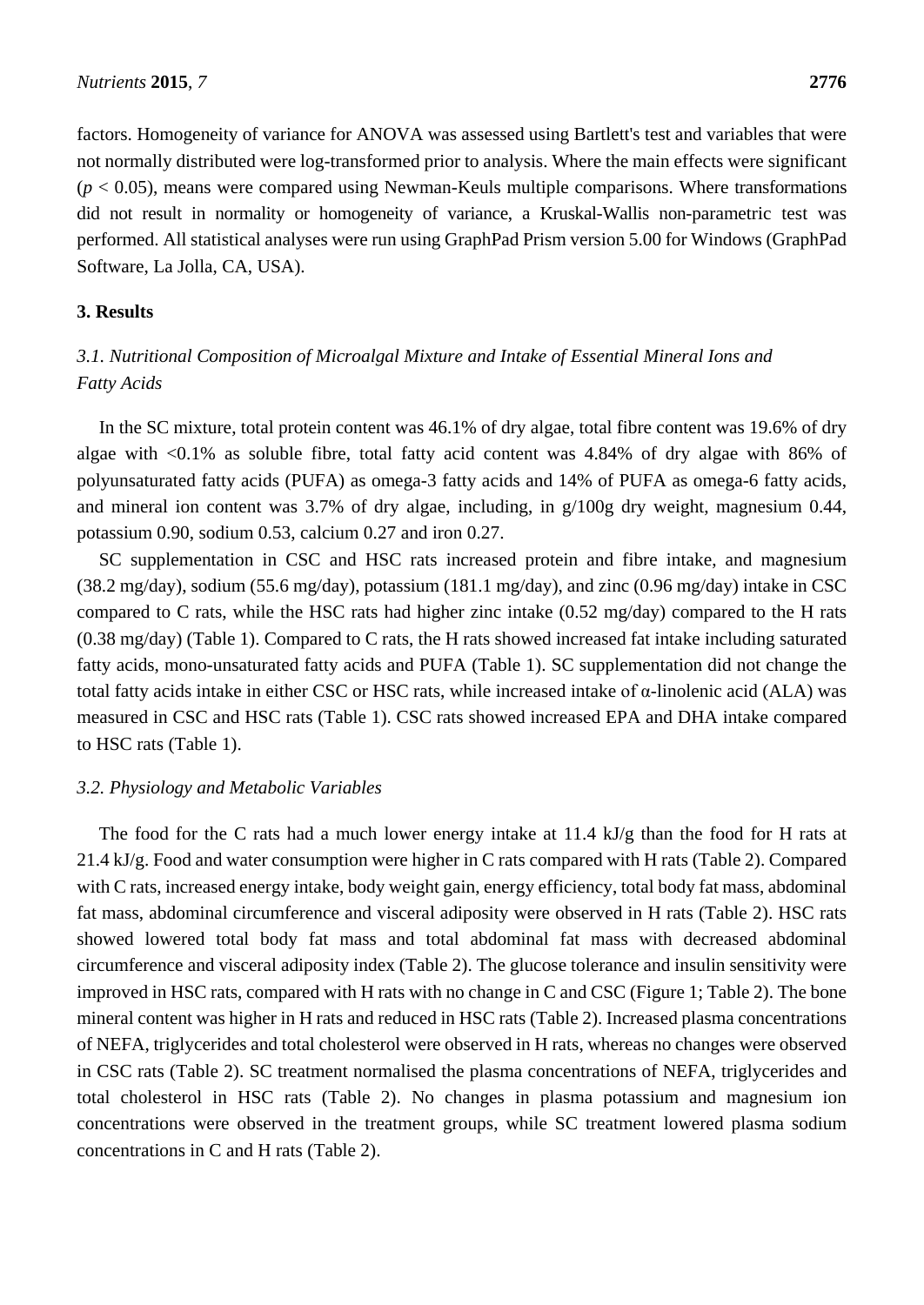|                               | $\mathbf C$                   | $\csc$                        | $\mathbf H$                  |                               | $p$ -Value  |                  |                    |  |
|-------------------------------|-------------------------------|-------------------------------|------------------------------|-------------------------------|-------------|------------------|--------------------|--|
| <b>Variable</b>               |                               |                               |                              | <b>HSC</b>                    | <b>Diet</b> | <b>Treatment</b> | <b>Interaction</b> |  |
| Total protein, g/day          | $0.99 \pm 0.05^{\mathrm{b}}$  | $1.86 \pm 0.14^{\text{ a}}$   | $1.22 \pm 0.08^{\mathrm{b}}$ | $1.75 \pm 0.09^{\text{ a}}$   | 0.54        | < 0.0001         | 0.08               |  |
| Total fibre, mg/day           | $231.3 \pm 12.2$ <sup>c</sup> | $584.5 \pm 42.4^{\text{ a}}$  | $154.8 \pm 9.6$ <sup>d</sup> | $369.5 \pm 20.4^{\mathrm{b}}$ | < 0.0001    | < 0.0001         | 0.009              |  |
| Magnesium intake, $mg/day$    | $28.6 \pm 1.5^{\mathrm{b}}$   | $38.2 \pm 2.8^{\text{a}}$     | $14.4 \pm 0.9$ <sup>c</sup>  | $19.3 \pm 1.1$ <sup>c</sup>   | < 0.0001    | 0.0002           | 0.19               |  |
| Potassium intake, mg/day      | $148.7 \pm 7.8^{\mathrm{b}}$  | $181.1 \pm 13.1^{\text{a}}$   | 93.1 $\pm$ 5.8 °             | $105.3 \pm 5.8$ °             | < 0.0001    | 0.016            | 0.26               |  |
| Sodium intake, $mg/day$       | $46.1 \pm 2.4^{\mathrm{b}}$   | $55.6 \pm 4.0^{\text{a}}$     | $27.9 \pm 1.7$ °             | $32.1 \pm 1.8$ °              | < 0.0001    | < 0.015          | 0.33               |  |
| Calcium intake, <i>mg/day</i> | $225 \pm 12^{\text{ a}}$      | $249 \pm 18^{\text{ a}}$      | $163 \pm 10^{b}$             | $170 \pm 9$ b                 | < 0.0001    | 0.24             | 0.52               |  |
| Zinc intake, $mg/day$         | $0.79 \pm 0.01^{\mathrm{b}}$  | $0.96 \pm 0.03^{\text{ a}}$   | $0.38 \pm 0.03^{\mathrm{b}}$ | $0.52 \pm 0.01$ <sup>a</sup>  | < 0.0001    | < 0.0001         | 0.52               |  |
| Total fat intake, g/day       | $0.25 \pm 0.01^{\text{ b}}$   | $0.36 \pm 0.03^{\mathrm{b}}$  | $5.01 \pm 0.31$ <sup>a</sup> | $5.19 \pm 0.29$ <sup>a</sup>  | < 0.0001    | 0.49             | 0.87               |  |
| Saturated fatty acid, $g/day$ | $0.07 \pm 0.00^{\mathrm{b}}$  | $0.09. \pm 0.01^{\text{ b}}$  | $2.66 \pm 0.16^{\text{ a}}$  | $2.74 \pm 0.15^a$             | < 0.0001    | 0.65             | 0.78               |  |
| MUFA, g/day                   | $0.09 \pm 0.01^{\text{ b}}$   | $0.11 \pm 0.01^{\text{ b}}$   | $2.21 \pm 0.14$ <sup>a</sup> | $2.27 \pm 0.13$ <sup>a</sup>  | < 0.0001    | 0.67             | 0.83               |  |
| PUFA, $g/day$                 | $0.09 \pm 0.01$ <sup>c</sup>  | $0.15 \pm 0.01^{\text{ b}}$   | $0.14 \pm 0.01^{\text{ b}}$  | $0.18 \pm 0.01$ <sup>a</sup>  | 0.0003      | < 0.0001         | 0.33               |  |
| $ALA$ , $mg/day$              | $11.6 \pm 0.6$ <sup>d</sup>   | $42.1 \pm 3.1$ <sup>a</sup>   | $4.8 \pm 0.3$ <sup>c</sup>   | $23.6 \pm 1.3^{\mathrm{b}}$   | < 0.0001    | < 0.0001         | 0.002              |  |
| EPA, $mg/day$                 | $0.00 \pm 0.00$ <sup>c</sup>  | $0.28 \pm 0.02$ <sup>a</sup>  | $0.00 \pm 0.00$ <sup>c</sup> | $0.18 \pm 0.01^b$             | < 0.0001    | < 0.0001         | < 0.0001           |  |
| DHA, mg/day                   | $0.00 \pm 0.00$ <sup>c</sup>  | $0.36\pm0.03$ $^{\mathrm{a}}$ | $0.00 \pm 0.00$ <sup>c</sup> | $0.23 \pm 0.01^{\text{ b}}$   | < 0.0001    | < 0.0001         | < 0.0001           |  |

Table 1. Protein, fibre, mineral ion and fat intake in C, H, CSC and HSC rats.

Values are mean  $\pm$  SEM,  $n = 9-10$ . Means within a row without a common letter significantly differ at  $p < 0.05$ . C, corn starch-fed rats; CSC, corn starch-rats treated with *Scenedesmus dimorphus + Schroederiella apiculata*; H, high carbohydrate, high fat diet-fed rats; HSC, high carbohydrate, high fat-rats treated with *Scenedesmus dimorphus + Schroederiella apiculata.*



**Figure 1.** Effect of microalgal mixture treatment on oral glucose tolerance (**A**) and insulin tolerance (**B**) in C, CSC, H and HSC rats. Values are mean  $\pm$  SEM,  $n = 10$ . Endpoints means without a common letter differ significantly at  $p < 0.05$ . C, corn starch-fed rats; CSC, cornstarch rats treated with *Scenedesmus dimorphus + Schroederiella apiculata*; H, high carbohydrate, high fat diet-fed rats; HSC, high carbohydrate, high fat-rats treated with *Scenedesmus dimorphus + Schroederiella apiculata*.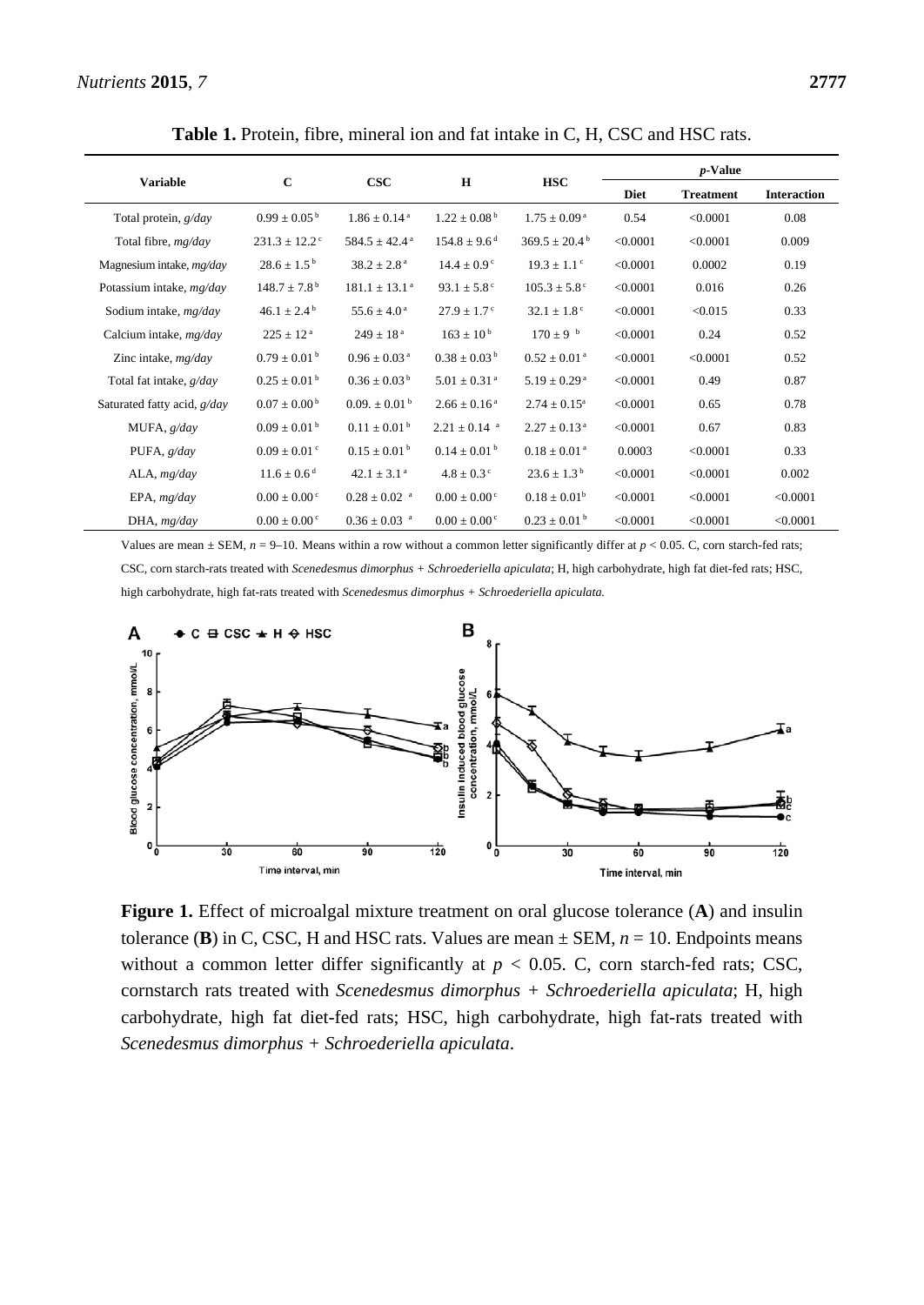|                                         |                              |                               |                               |                               | <i>p</i> -Value |                  |                    |  |  |
|-----------------------------------------|------------------------------|-------------------------------|-------------------------------|-------------------------------|-----------------|------------------|--------------------|--|--|
| <b>Variable</b>                         | $\mathbf C$                  | <b>CSC</b>                    | H                             | <b>HSC</b>                    | <b>Diet</b>     | <b>Treatment</b> | <b>Interaction</b> |  |  |
| Food intake, g/day                      | $31.3\pm1.6$ $^{\rm a}$      | $34.2 \pm 2.5$ <sup>a</sup>   | $20.9 \pm 1.3^{\text{ b}}$    | $21.5 \pm 1.2^{\text{ b}}$    | < 0.0001        | 0.32             | 0.51               |  |  |
| Water intake, mL/day                    | $31.3\pm1.8$ $^{\rm a}$      | $32.6 \pm 2.3$ <sup>a</sup>   | $19.0 \pm 1.4^{\text{ b}}$    | $20.9 \pm 1.5^{\text{ b}}$    | < 0.0001        | 0.38             | 0.87               |  |  |
| Energy intake, kJ/day                   | $356.3 \pm 2.4$ <sup>d</sup> | 417.9 $\pm$ 10.8 °            | $440.0 \pm 5.1$ b             | $475.4 \pm 5.1$ <sup>a</sup>  | < 0.0001        | < 0.0001         | 0.06               |  |  |
| Feed conversion efficiency, %           | $2.0 \pm 0.2$ c              | $2.0 \pm 0.2$ <sup>c</sup>    | $4.5 \pm 0.3$ <sup>a</sup>    | $3.3 \pm 0.3^{\mathrm{b}}$    | < 0.0001        | 0.024            | 0.024              |  |  |
| Body weight gain (8–16 weeks), %        | $7.2 \pm 0.9$ c              | $8.6 \pm 1.0$ <sup>c</sup>    | $19.7 \pm 1.2$ <sup>a</sup>   | $15.5 \pm 1.5^{\mathrm{b}}$   | 0.002           | 0.001            | 0.144              |  |  |
| Bone mineral content, $g$               | $12.4 \pm 0.4$ <sup>c</sup>  | $11.8 \pm 0.2$ <sup>c</sup>   | $16.2 \pm 0.5$ <sup>a</sup>   | $13.9 \pm 0.4^{\mathrm{b}}$   | < 0.0001        | 0.0009           | 0.038              |  |  |
| Total fat mass, $g$                     | $97.4 \pm 6.7$ <sup>c</sup>  | $63.4 \pm 6.9$ <sup>d</sup>   | $197.8 \pm 14.1$ <sup>a</sup> | $129.1 \pm 10.4$ <sup>b</sup> | < 0.0001        | < 0.0001         | 0.094              |  |  |
| Total lean mass, $g$                    | $287.0 \pm 3.9^{\mathrm{b}}$ | $320.7 \pm 6.6^{\text{ a}}$   | $279.1 \pm 10.9^{\mathrm{b}}$ | $317.3 \pm 7.1$ <sup>a</sup>  | 0.621           | 0.059            | 0.360              |  |  |
| Abdominal circumference, cm             | $18.2 \pm 0.1$ <sup>c</sup>  | $18.7 \pm 0.2$ c              | $22.2\pm0.3$ a                | $20.5 \pm 0.1$ b              | < 0.0001        | 0.0038           | < 0.0001           |  |  |
| Tissue wet weights, mg/mm tibial length |                              |                               |                               |                               |                 |                  |                    |  |  |
| Retroperitoneal fat                     | $119.0 \pm 9.0$ c            | $121.8 \pm 12.7$ <sup>c</sup> | $365.3 \pm 26.3$ <sup>a</sup> | $235.6 \pm 13.1$ <sup>b</sup> | < 0.0001        | < 0.0001         | 0.0020             |  |  |
| Epididymal fat                          | $92.8 \pm 7.5$ c             | $100.9 \pm 7.8$ c             | $208.2\pm14.3$ $^{\rm a}$     | $133.7 \pm 11.9^{\text{ b}}$  | < 0.0001        | 0.0039           | 0.0005             |  |  |
| Omental fat                             | $60.0 \pm 5.0^{\mathrm{b}}$  | $75.3 \pm 8.1$ b              | $125.3 \pm 10.6$ <sup>a</sup> | $70.9 \pm 5.9^{\mathrm{b}}$   | 0.0003          | 0.016            | < 0.0001           |  |  |
| Total abdominal fat                     | $271.8 \pm 19.4$ c           | 298.1 $\pm$ 27.8 $\degree$    | $698.8 \pm 47.2$ <sup>a</sup> | $440.2 \pm 28.4^{\mathrm{b}}$ | < 0.0001        | 0.0010           | < 0.0001           |  |  |
| Visceral adiposity index, %             | $3.3 \pm 0.2$ c              | $3.5 \pm 0.3$ c               | $6.6 \pm 0.5$ <sup>a</sup>    | $4.7\pm0.4$ $^{\rm b}$        | < 0.0001        | 0.027            | 0.007              |  |  |
| Plasma NEFA, mmol/L                     | $1.50 \pm 0.08$ b            | $1.89 \pm 0.08$ b             | $4.16\pm0.12$ a               | $1.62 \pm 0.18^{\text{ b}}$   | < 0.0001        | < 0.0001         | < 0.0001           |  |  |
| Glucose AUC, mmol/L/120 minutes         | $681 \pm 14^{b}$             | $715 \pm 25^{\,\rm b}$        | $804 \pm 21$ <sup>a</sup>     | $713 \pm 14^b$                | 0.002           | 0.13             | 0.003              |  |  |
| Insulin AUC, mmol/L/120 minutes         | $146 \pm 17$ c               | $157 \pm 24$ c                | $505\pm28$ $^{\rm a}$         | $237 \pm 13^{b}$              | < 0.0001        | < 0.0001         | < 0.0001           |  |  |
| Plasma triglycerides, mmol/L            | $0.51\pm0.07^{\rm b}$        | $0.56 \pm 0.03$ b             | $2.69\pm0.04$ a               | $0.39 \pm 0.05^{\mathrm{b}}$  | < 0.0001        | < 0.0001         | < 0.0001           |  |  |
| Plasma total cholesterol, mmol/L        | $1.48 \pm 0.06^{\mathrm{b}}$ | $1.64 \pm 0.03^{\mathrm{b}}$  | $2.01\pm0.05$ a               | $1.64 \pm 0.04^{\mathrm{b}}$  | < 0.0001        | 0.032            | < 0.0001           |  |  |
| Plasma Na <sup>+</sup> , mmol/L         | $142.3 \pm 0.4$ <sup>a</sup> | $140.0 \pm 0.5^{\mathrm{b}}$  | $142.8 \pm 0.4$ <sup>a</sup>  | $140.0 \pm 0.2^{\mathrm{b}}$  | 0.53            | < 0.0001         | 0.53               |  |  |
| Plasma $K^+$ , mmol/L                   | $5.43 \pm 0.39$              | $5.70 \pm 0.26$               | $6.28 \pm 0.78$               | $6.95 \pm 0.58$               | 0.06            | 0.39             | 0.71               |  |  |
| Plasma $Mg^{2+}$ , mmol/L               | $0.75 \pm 0.01$              | $0.81 \pm 0.04$               | $0.75 \pm 0.03$               | $0.80 \pm 0.02$               | 0.86            | 0.05             | 0.86               |  |  |

**Table 2.** Metabolic and biochemical variables in C, H, CSC and HSC rats.

Values are mean  $\pm$  SEM,  $n = 9$ –10. Mean within a row without a common letter significantly differ at  $p < 0.05$ . C, corn starch-fed rats; CSC, corn starch-rats treated with *Scenedesmus dimorphus + Schroederiella apiculata*; H, high carbohydrate, high fat diet-fed rats; HSC, high carbohydrate, high fat-rats treated with *Scenedesmus dimorphus + Schroederiella apiculata.*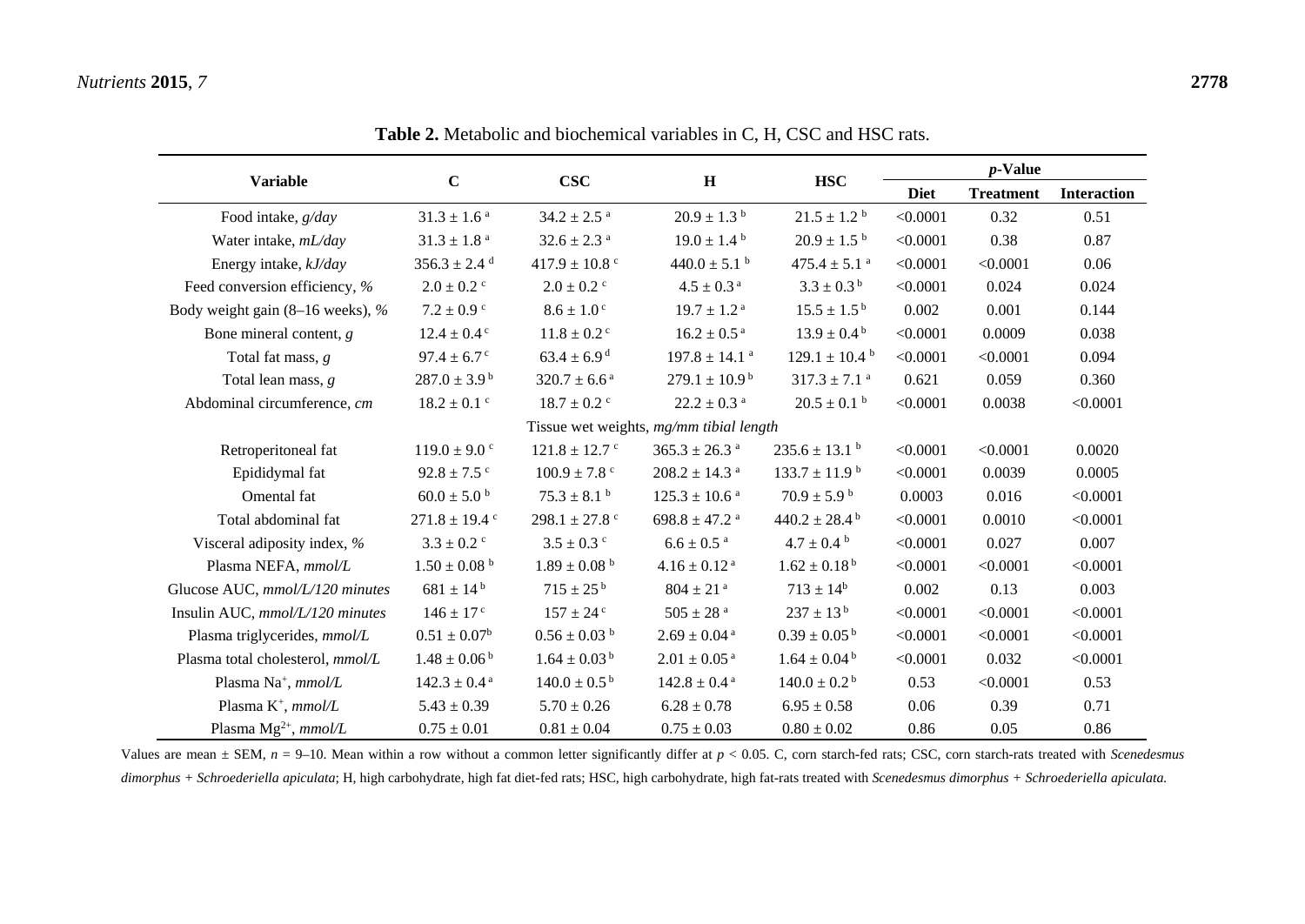### *3.3. Cardiovascular Changes*

Systolic blood pressure was unchanged in C groups while the increased systolic blood pressure in H rats was lowered in HSC rats (Table 3). The ratio of ESS:LVIDs was higher in H rats compared to C groups, while no change was observed in SBP:LVIDs and SBP:systolic volume ratios (Table 3). The ESS:LVIDs ratio as an index of ventricular contractility was normalised in HSC rats (Table 3). Further, no change in cardiac structure and function was observed in the microalgal treatment groups compared to C or H rats (Table 3). The left ventricular septum weights and heart weights were increased in H rats compared to C rats (Table 3). SC mixture normalised the left ventricle + septum weight and total heart wet weight in HSC rats (Table 3). Left ventricle showed increased infiltration of inflammatory cells (Figure 2C) and interstitial collagen deposition (Figure 2G) in H rats, compared with C rats (Figure 2A,B and E,F). In HSC rats, the infiltration of inflammatory cells (Figure 2D) and the interstitial collagen deposition (Figure 2H) were normalised. The diastolic stiffness constant  $(\kappa)$  was normalised in HSC rats, compared with H rats (Table 3). Lower contractile responses to noradrenaline in isolated thoracic rings were measured in H and HSC rats compared to C and CSC groups (Figure 3A). Lower smooth muscledependent and endothelium-dependent relaxant responses to sodium nitroprusside and acetylcholine were measured in H rats (Figure 3B,C); both responses were higher in HSC rats (Figure 3B,C).

| <b>Variable</b>             | $\mathbf C$                    | CSC                           | $\mathbf H$                   |                               | $p$ -Value  |                  |                    |
|-----------------------------|--------------------------------|-------------------------------|-------------------------------|-------------------------------|-------------|------------------|--------------------|
|                             |                                |                               |                               | <b>HSC</b>                    | <b>Diet</b> | <b>Treatment</b> | <b>Interaction</b> |
| SBP, mmHg                   | $125 \pm 2$ <sup>c</sup>       | $130 \pm 1$ <sup>c</sup>      | $152 \pm 2^{\rm a}$           | $138 \pm 2^{b}$               | < 0.0001    | 0.08             | 0.0005             |
| Heart rate                  | $304.5 \pm 30.5$ <sup>ab</sup> | $241.4 \pm 20.6^{\mathrm{b}}$ | $332.5 \pm 14.1$ <sup>a</sup> | $372.0 \pm 20.0$ <sup>a</sup> | 0.0013      | 0.60             | 0.028              |
| $LVIDd.$ $mm$               | $7.1 \pm 0.3$                  | $7.6 \pm 0.1$                 | $7.8 \pm 0.2$                 | $7.2 \pm 0.1$                 | 0.45        | 0.80             | 0.008              |
| $LVIDs$ , $mm$              | $3.7 \pm 0.4$                  | $4.1\pm0.2$                   | $3.7 \pm 0.2$                 | $3.4 \pm 0.2$                 | 0.20        | 0.85             | 0.20               |
| LVPWd, mm                   | $1.72 \pm 0.04^{\mathrm{b}}$   | $1.81 \pm 0.04^{\text{ b}}$   | $2.03 \pm 0.04$ <sup>a</sup>  | $1.83 \pm 0.04^{\mathrm{b}}$  | 0.0006      | 0.27             | 0.0006             |
| LVPWs, mm                   | $2.70 \pm 0.10$                | $2.99 \pm 0.08$               | $3.10 \pm 0.08$               | $3.06 \pm 0.12$               | 0.187       | 0.087            | 0.614              |
| IVSd, mm                    | $1.87 \pm 0.09$                | $1.86 \pm 0.07$               | $2.04\pm0.03$                 | $1.91 \pm 0.03$               | 0.08        | 0.26             | 0.33               |
| IVSs, mm                    | $2.97 \pm 0.15$                | $3.09 \pm 0.08$               | $3.47 \pm 0.16$               | $3.13 \pm 0.13$               | 0.05        | 0.42             | 0.09               |
| Diastolic volume, µL        | $378.0 \pm 43.7$               | $467.0 \pm 24.8$              | $493.0 \pm 42.5$              | $385.0 \pm 17.9$              | 0.63        | 0.78             | 0.007              |
| Systolic volume, µL         | $64.0 \pm 15.9$                | $76.0 \pm 8.9$                | $57.0 \pm 7.7$                | $44.0 \pm 6.7$                | 0.07        | 0.96             | 0.24               |
| SBP:LVIDs                   | $36.6 \pm 3.8$                 | $32.5 \pm 1.7$                | $40.9 \pm 1.8$                | $37.9 \pm 1.9$                | 0.06        | 0.16             | 0.82               |
| SBP:systolic volume         | $3482 \pm 983$                 | $1982 \pm 314$                | $3016 \pm 418$                | $3328 \pm 451$                | 0.47        | 0.33             | 0.14               |
| ESS:LVIDs                   | $2.02 \pm 0.07^{\mathrm{b}}$   | $2.21 \pm 0.06^{\mathrm{b}}$  | $2.44 \pm 0.08$ <sup>a</sup>  | $2.11 \pm 0.09^{\mathrm{b}}$  | 0.044       | 0.36             | 0.002              |
| Stroke volume, µL           | $315 \pm 31^{\rm b}$           | $392 \pm 21$ <sup>ab</sup>    | $436 \pm 38$ <sup>a</sup>     | $340 \pm 14^{b}$              | 0.22        | 0.73             | 0.004              |
| Cardiac output, mL/min      | $95.2 \pm 10.8^{\mathrm{b}}$   | $94.8 \pm 9.9^{\mathrm{b}}$   | $142.6 \pm 9.6^{\text{a}}$    | $125.9 \pm 6.7$ <sup>ab</sup> | 0.0003      | 0.37             | 0.39               |
| Relative wall thickness     | $0.51 \pm 0.03$                | $0.48 \pm 0.02$               | $0.53 \pm 0.02$               | $0.52 \pm 0.01$               | 0.17        | 0.35             | 0.64               |
| Systolic wall stress        | $88.6 \pm 8.4$                 | $91.5 \pm 5.7$                | $91.4 \pm 5.7$                | $72.8 \pm 5.8$                | 0.23        | 0.24             | 0.11               |
| Fractional<br>shortening, % | $47.8 \pm 3.5$                 | $48.2 \pm 1.2$                | $52.0 \pm 1.6$                | $52.4 \pm 1.8$                | 0.07        | 0.86             | 1.00               |
| Ejection fraction           | $84.5 \pm 2.7$                 | $85.4 \pm 1.3$                | $88.5 \pm 1.1$                | $88.7 \pm 1.3$                | 0.043       | 0.75             | 0.84               |
| Estimated LV mass, $g$      | $0.90 \pm 0.07^{\text{ b}}$    | $1.09 \pm 0.06$ <sup>ab</sup> | $1.24 \pm 0.06^{\text{ a}}$   | $0.97 \pm 0.04^{\mathrm{b}}$  | 0.07        | 0.50             | 0.0005             |

**Table 3.** Cardiovascular variables in C, H, CSC and HSC rats.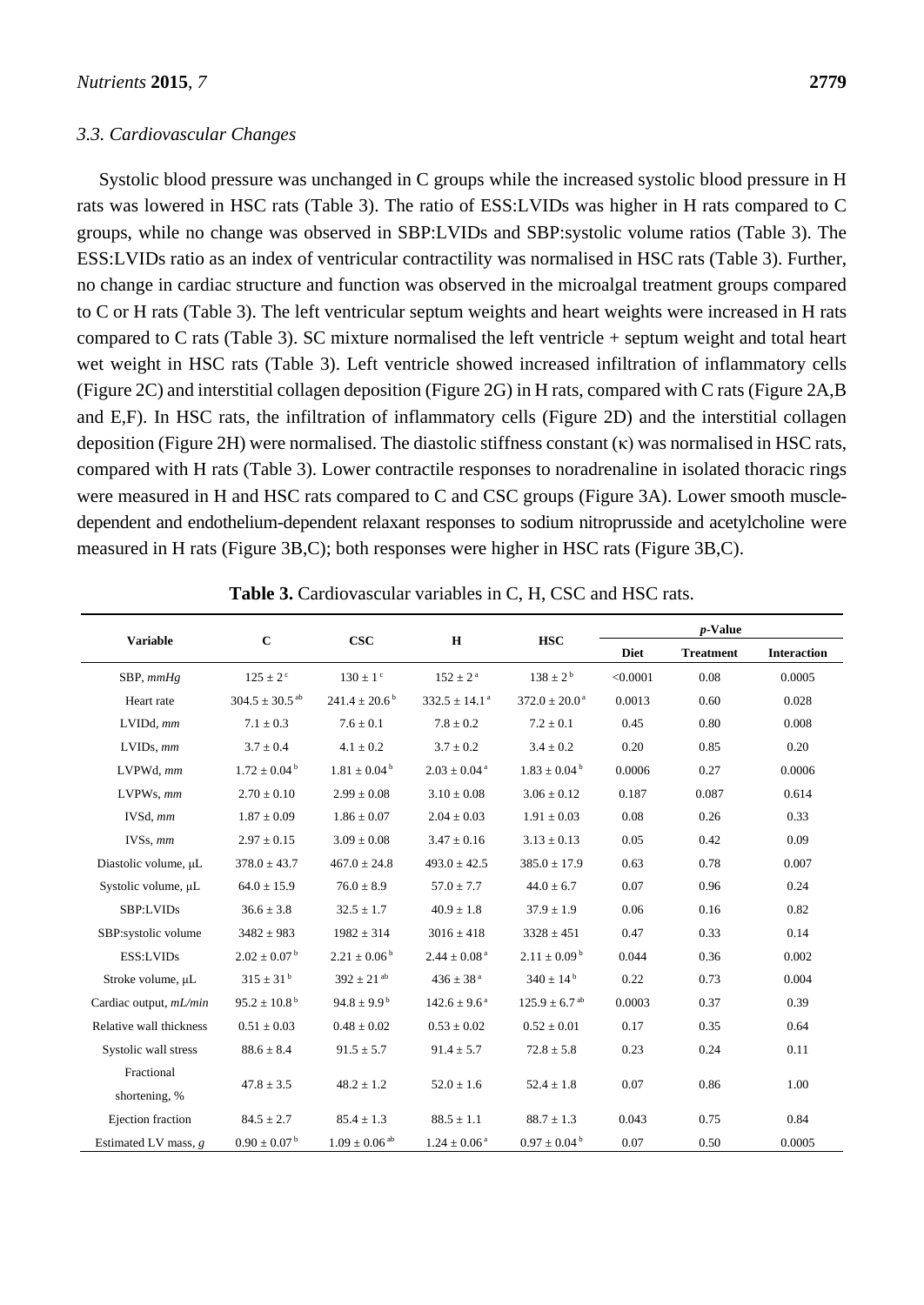### *Nutrients* **2015**, *7* **2780**

| <b>Variable</b>                | $\mathbf C$                 | $\csc$                      | H                           | <b>HSC</b>                  | <i>p</i> -Value |                  |                    |
|--------------------------------|-----------------------------|-----------------------------|-----------------------------|-----------------------------|-----------------|------------------|--------------------|
|                                |                             |                             |                             |                             | <b>Diet</b>     | <b>Treatment</b> | <b>Interaction</b> |
| LV+septum wet weight,<br>mg/mm | $17.3 + 0.4^{\mathrm{b}}$   | $18.1 + 0.6^{\mathrm{b}}$   | $20.0 + 0.6^{\text{a}}$     | $17.2 \pm 0.5^{\mathrm{b}}$ | 0.10            | 0.07             | 0.002              |
| RV wet weight, mg/mm           | $2.3 + 0.1$ bc              | $3.0 \pm 0.2$ <sup>a</sup>  | $4.0 + 1.2^{bc}$            | $2.0 \pm 0.1^{\rm bc}$      | 0.57            | 0.30             | 0.036              |
| Heart wet weight,<br>mg/mm     | $19.6 \pm 0.4^{\mathrm{b}}$ | $21.1 \pm 0.6^{\mathrm{b}}$ | $24.0 + 1.6^{\text{a}}$     | $19.2 + 0.5^{\mathrm{b}}$   | 0.18            | 0.08             | 0.0014             |
| LV+septum wet weight,<br>mg/mm | $17.3 + 0.4^{\mathrm{b}}$   | $18.1 + 0.6^{\mathrm{b}}$   | $20.0 + 0.6^{\text{a}}$     | $17.2 + 0.5^{\mathrm{b}}$   | 0.10            | 0.07             | 0.002              |
| Diastolic stiffness, $\kappa$  | $23.8 + 0.7^{\circ}$        | $22.8 + 0.5^{b}$            | $29.8 \pm 2.2$ <sup>a</sup> | $24.8 + 1.1^{\mathrm{b}}$   | 0.005           | 0.029            | 0.14               |

**Table 3.** *Cont.*

Values are mean  $\pm$  SEM,  $n = 8$ –10. Mean within a row without a common letter significantly differ at  $p < 0.05$ . C, corn starch-fed rats; CSC, corn starch-rats treated with *Scenedesmus dimorphus + Schroederiella apiculata*; H, high carbohydrate, high fat diet-fed rats; HSC, high carbohydrate, high fat-rats treated with *Scenedesmus dimorphus + Schroederiella apiculata*; LVID, left ventricular diameter in diastole (d) or systole (s); LVPW, left ventricular posterior wall thickness in diastole (d) or systole (s); IVS, interventricular septum thickness in diastole (d) or systole (s); SBP, systolic blood pressure; ESS, end-systolic stress*.*



**Figure 2.** Effect of microalgae mixture treatment on inflammation and fibrosis in the heart. Haematoxylin and eosin staining of left ventricle showing infiltration of inflammatory cells  $(A-D)$ , inflammatory cells marked as "in") (20 $\times$ ) from C  $(A)$ , CSC  $(B)$ , H  $(C)$ , and HSC  $(D)$ . Picrosirius red staining of left ventricle showing collagen deposition (**E**–**H**), fibrosis marked as "fi") (20×) from C (**E**), CSC (**F**), H (**G**), and HSC (**H**) rats. C, corn starch fed rats; CSC, cornstarch rats treated with *Scenedesmus dimorphus + Schroederiella apiculata*; H, high carbohydrate, high fat diet fed rats; HSC, high carbohydrate, high fat rats treated with *Scenedesmus dimorphus + Schroederiella apiculata*.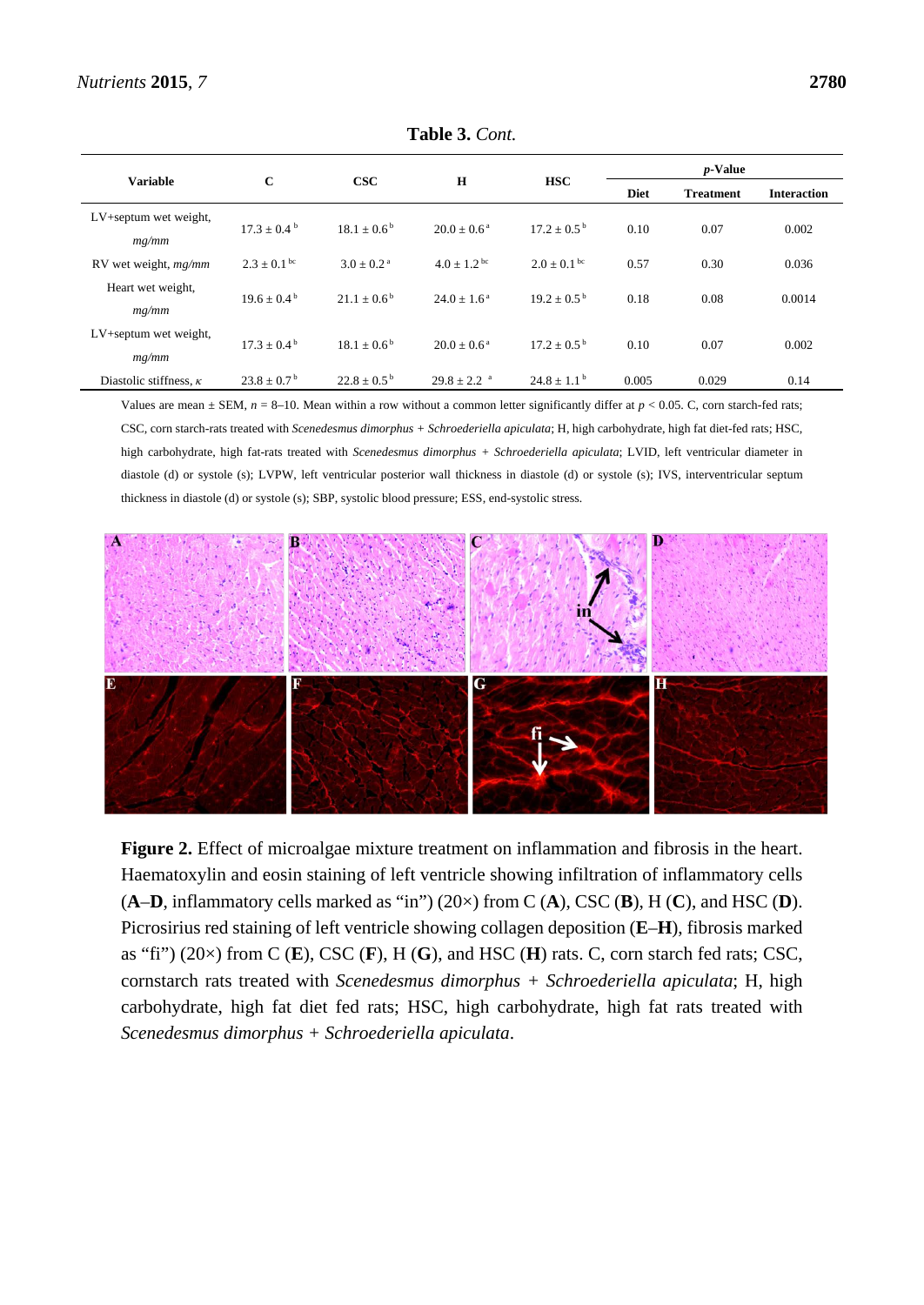

**Figure 3.** Effect of microalgae mixture treatment on noradrenaline-induced contraction (**A**), sodium nitroprusside-induced relaxation (**B**); and acetylcholine-induced relaxation (**C**) in thoracic aortic preparations from C, CSC, H and HSC rats. Values are mean  $\pm$  SEM,  $n = 9-10$ . Endpoints means without a common letter differ significantly at  $p < 0.05$ . C, corn starch-fed rats; CSC, corn starch rats treated with *Scenedesmus dimorphus + Schroederiella apiculata*; H, high carbohydrate, high fat diet-fed rats; HSC, high carbohydrate, high fat rats treated with *Scenedesmus dimorphus + Schroederiella apiculata.*

### *3.4. Hepatic Structure and Function*

Compared to C groups, H rats showed increased liver weight (Table 4), higher infiltration of inflammatory cells and presence of enlarged fat vacuoles (Figure 4A–C & E–G). SC treatment prevented the infiltration of inflammatory cells in HSC treated rats (Figure 4H). Liver weight was normalised in HSC rats compared to H rats (Table 4). Further, hepatocytes with enlarged fat vacuoles were not observed in HSC rats (Figure 4D). Plasma activities of liver enzymes ALT and AST were higher in H rats compared to C rats whereas both the ALT and AST activities were normalised in HSC rats (Table 4).

| <b>Variable</b> |                             | <b>CSC</b>              | H                          | <b>HSC</b>                  | <i>p</i> -Value |                  |                    |
|-----------------|-----------------------------|-------------------------|----------------------------|-----------------------------|-----------------|------------------|--------------------|
|                 | C                           |                         |                            |                             | <b>Diet</b>     | <b>Treatment</b> | <b>Interaction</b> |
| Liver weight    | $239.3 \pm 4.4^{\circ}$     | $221.8 \pm 4.3^{\circ}$ | $337.5 \pm 9.8^{\text{a}}$ | $226.1 \pm 6.1^{\circ}$     | < 0.0001        | < 0.0001         | < 0.0001           |
| Plasma ALT      | $27.5 + 2.5^{b}$            | $26.6 + 2.9$            | $44.4 + 2.4^{\mathrm{a}}$  | $22.7 + 1.8^{b}$            | 0.012           | < 0.0001         | 0.0002             |
| activity, U/L   |                             |                         |                            |                             |                 |                  |                    |
| Plasma AST      | $70.8 \pm 3.5^{\mathrm{b}}$ | $70.5 + 9.3^{\circ}$    | $103.3 + 5.6^{\text{a}}$   | $78.4 \pm 2.9^{\mathrm{b}}$ | 0.002           | 0.041            | 0.046              |
| activity, U/L   |                             |                         |                            |                             |                 |                  |                    |

**Table 4.** Liver variables in C, H, CSC and HSC rats.

Values are mean  $\pm$  SEM,  $n = 9$ –10. Mean within a row without a common letter significantly differ at  $p < 0.05$ . C, corn starch-fed rats; CSC, corn starch rats treated with *Scenedesmus dimorphus + Schroederiella apiculata*; H, high carbohydrate, high fat diet-fed rats; HSC, high carbohydrate, high fat rats treated with *Scenedesmus dimorphus + Schroederiella apiculata.*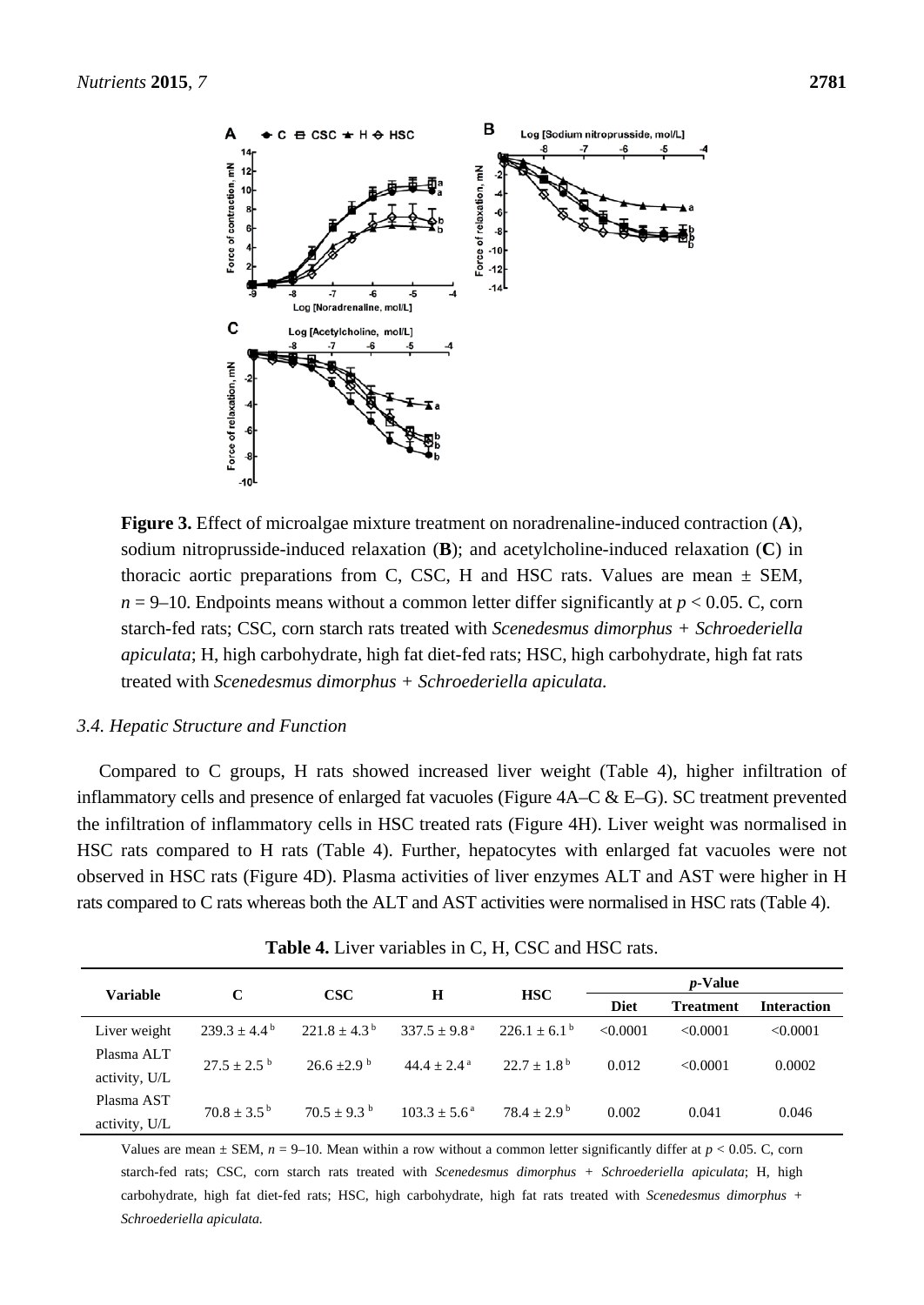

**Figure 4.** Effect of microalgae mixture treatment on inflammation and fat deposition in the liver. Haematoxylin and eosin staining of liver showing enlarged fat vacuoles (**A**–**D**, marked as "fv") (20×) and inflammatory cells (**E**–**H**, marked as "in") (20×) from C (**A**,**E**), CSC (**B**,**F**), H (**C**,**G**), HSC (**D**,**H**). C, corn starch-fed rats; CSC, corn starch rats treated with *Scenedesmus dimorphus* +*Schroederiella apiculata*; H, high carbohydrate, high fat diet-fed rats; HSC, high carbohydrate, high fat rats treated with *Scenedesmus dimorphus* + *Schroederiella apiculata*.

### **4. Discussion**

Consumption of high-energy diets with increased saturated or *trans* fatty acids and refined carbohydrates initiates body weight gain and visceral obesity [30–32]. In our study, an increased energy intake led to the metabolic changes associated with metabolic syndrome, together with cardiovascular remodelling. The microalgal SC mixture contains many potential bioactive compounds, including minerals and omega-3 fatty acids. However, the doses of these compounds, either together or individually, in this study appear inadequate to reverse the H diet-induced metabolic changes based on previous studies [27,33,34]. In contrast, the doses of insoluble fibre and possibly protein may be sufficient to produce therapeutic responses.

SC supplementation increased insoluble fibre intake to 369.5–584.5 mg/day (Table 1) and reduced body weight in HSC rats. This dose seems sufficient to prevent the metabolic syndrome in H rats, based on comparison with human data. Based on body surface area, the human dose of daily dietary fibre intake from this dose in rats can be calculated as 8.3–13.1 g/day [35], which is similar to the mean dietary fibre intake (13.1–16.1 g/day) of the US population for 1999–2008 [36], and to the dietary fibre intake (7.2–9.3 g/day) of weight loss diets such as the South Beach diet and Atkins diet [37]. Further, dietary fibre intake (7 g/day) reduced body weight by 5 kg in overweight patients [38]. Insoluble fibre in SC treatment may enhance the fecal energy loss by fecal bulking effect in rats, humans and mice [39–41], and therefore possibly decrease the fat digestibility [40,42]. The increased lean mass detected in HSC rats suggests an increased skeletal muscle β-oxidation of fatty acids possibly induced by the insoluble fibre component of SC mixture [43] that may enhance the energy expenditure and fat-free mass development [44]. Dysregulation of adipose-derived adipokines and NEFA toxicity support abdominal obesity as a key factor mediating metabolic and cardiovascular disease [45]. Thus, decreased abdominal obesity in HSC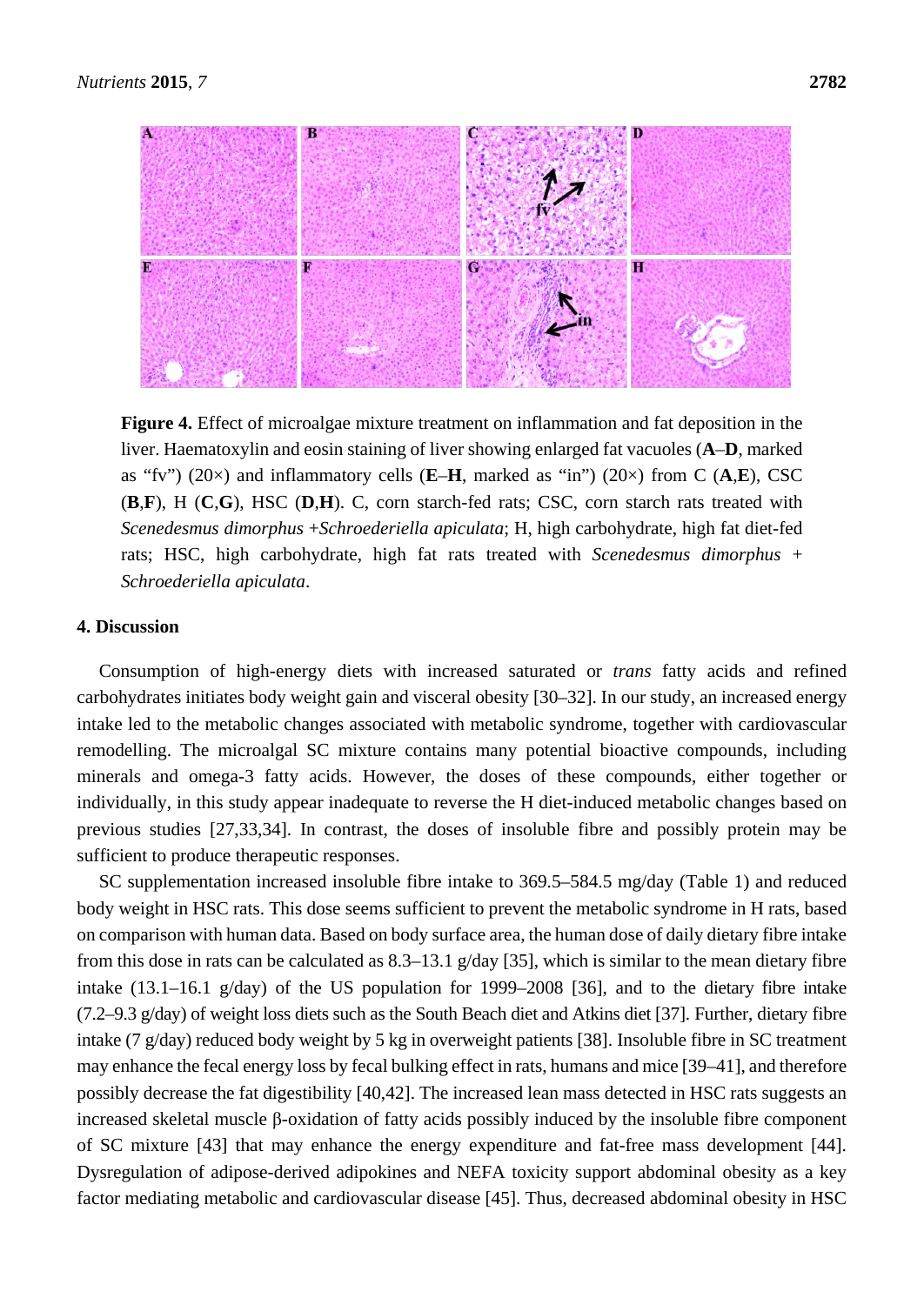rats may be the driver for the improvement of all signs of the metabolic syndrome. Additionally, increased lean mass may contribute to the improved glucose utilisation and insulin sensitivity in HSC rats.

Insoluble fibre as in SC may also act as a prebiotic to change the gut microbiome and therefore modify obesity [46,47]. This assumes that the SC insoluble fibre can be metabolised in the colon to short chain fatty acids that are substrates for beneficial microbacteria, thus improving gut health.

Further, seaweeds may provide sufficient protein to improve obesity [47]. The dose of protein in this study in rats can be calculated as 0.57–0.60 g/kg body weight/day in humans, similar to the recommended dietary allowance of total protein of 0.8 g/kg body weight/day in the management of type 2 diabetes [48]. High protein diets are controversial as weight loss protocols but a meta-analysis showed beneficial effects on weight loss, glycated haemoglobin concentrations and blood pressure with these diets [49].

The relevance of these animal model studies to human nutrition may be questioned. The model has been well characterised as a model of metabolic syndrome [25–27,29,50]. Nevertheless, the diets differ in macronutrient composition with the H diet containing more carbohydrates (68%/diet as fructose and sucrose) and fat (23.9%/diet as mono-unsaturated and saturated fatty acids) serving as the major sources of energy with 21.4 kJ/g, compared to the low fat (8% of diet)-C diet which contains an increased proportion of slow digestible carbohydrates (also 68%/diet) providing 11.4 kJ/g. However, variation in diet is characteristic of human nutrition and a large body of evidence exists demonstrating that simple variation in macronutrient distribution in the diet can provide positive benefits, for example improved body composition, in metabolic syndrome (see [51] for a review). More studies are needed to show whether the proteins present in the SC mixture have therapeutic responses on the signs of the metabolic syndrome.

Vascular disease is increased with increased ectopic fat in humans [52]. Visceral obesity associated hypertension, hyperglycaemia, insulin resistance and dyslipidaemia increase the arterial stiffness leading to endothelial dysfunction [53]. Reduction in abdominal obesity in HSC rats was associated with an improved cardiac structure and function, diminished vasoconstriction, and improved endothelial and vascular smooth muscle function. Further, SC supplementation prevented infiltration of inflammatory cells in the heart, attenuated the interstitial ventricular collagen deposition and decreased cardiac stiffness in HSC rats; the links between adipokines, inflammation and cardiovascular disease are well described [54]. SC treatment also reduced inflammatory cell infiltration in the liver tissue and improved the liver morphology and function of HSC rats, probably related to the decreased visceral adiposity and therefore adipokine production as well as an improved plasma lipid profile [55].

#### **5. Conclusions**

This study suggests that the supplementation of insoluble fibre and possibly protein from SC mixture increases the lean mass, prevents fat deposition especially visceral fat and can normalise the impaired glucose and insulin tolerance, hypertension, endothelial dysfunction, collagen deposition and cardiac stiffness, inflammatory cell infiltration of heart and liver, and non-alcoholic fatty liver disease in dietinduced obese rats. Further characterisation of insoluble fibre and protein present in SC should be carried out to define the most active components given the impacts of the microalgal mixture on the wide range of signs of the metabolic syndrome induced by obesity.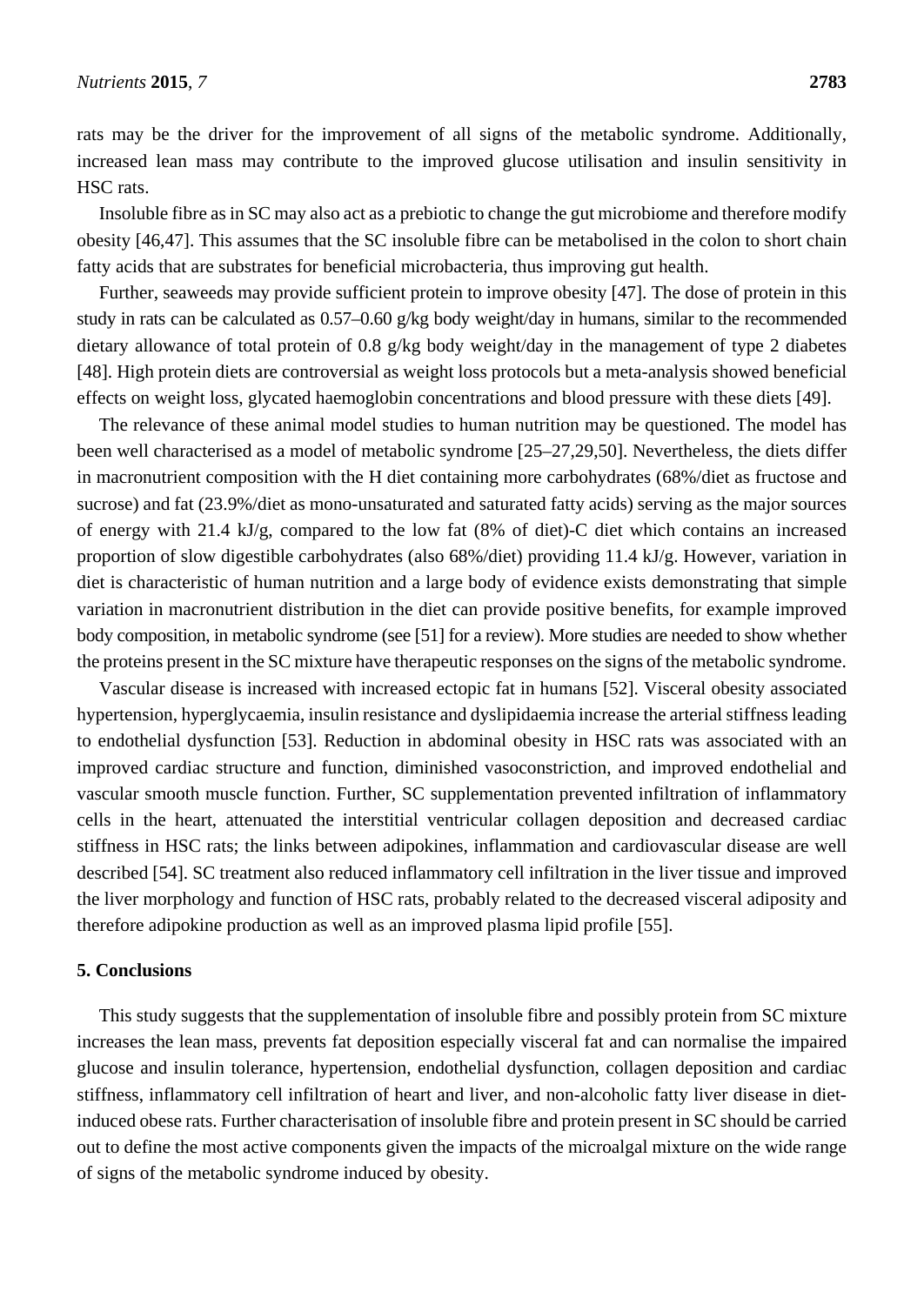# **Acknowledgments**

Microalgae biomass was produced at James Cook University, supported by the MBD Energy Research and Development program for Biological Carbon Capture and Storage and the Advanced Manufacturing Cooperative Research Centre (AM-CRC), funded through the Australian Government's Cooperative Research Centre Scheme.

# **Author Contributions**

Marie Magnusson and Nicholas A. Paul supplied and characterised the biochemical composition of the microalgae, Senthil A. Kumar undertook most of the experiments in the rats, Leigh C. Ward undertook the dual energy X-ray absorptiometric studies and provided nutritional advice, and Lindsay Brown coordinated the project and prepared the manuscript. All authors reviewed the final manuscript.

# **Conflicts of Interest**

The authors declare no conflict of interest.

# **References**

- 1. Fock, K.M.; Khoo, J. Diet and exercise in management of obesity and overweight. *J. Gastroenterol. Hepatol*. **2013**, *28*, 59–63.
- 2. Clifton, P.M. Dietary treatment for obesity. *Nat. Clin. Pract. Gastroenterol. Hetapol.* **2008**, *5*, 672–681.
- 3. Redman, L.M.; Ravussin, E. Caloric restriction in humans: Impact on physiological, psychological and behavioral outcomes. *Antioxid. Redox Signal.* **2011**, *14*, 275–287.
- 4. Misra, A.; Singhal, N.; Khurana, L. Obesity, the metabolic syndrome, and type 2 diabetes in developing countries: role of dietary fats and oils. *J. Am. Coll. Nutr*. **2010**, *29*, 289S–301S.
- 5. Cook, L.T.; O'Reilly, G.A.; Goran, M.I.; Weigensberg, M.J.; Spruijt-Metz, D.; Davis, J.N. Vegetable consumption is linked to decreased visceral and liver fat and improved insulin resistance in overweight Latino youth. *J. Acad. Nutr. Diet* **2014**, *114*, 1776–1783.
- 6. Tappy, L.; Lê K.A.; Tran, C.; Paquot, N. Fructose and metabolic diseases: New findings, new questions. *Nutrition* **2010**, *26*, 1044–1049.
- 7. Pereira, M.A.; Jacobs, D.R., Jr.; Pins, J.J.; Raatz, S.K.; Gross, M.D.; Slavin, J.L.; Seaquist, E.R. Effect of whole grains on insulin sensitivity in overweight hyperinsulinemic adults. *Am. J. Clin. Nutr*. **2002**, *75*, 848–855.
- 8. Jensen, M.G.; Kristensen, M.; Astrup, A. Effect of alginate supplementation on weight loss in obese subjects completing a 12-wk energy-restricted diet: A randomized controlled trial. *Am. J. Clin. Nutr*. **2012**, *96*, 5–13.
- 9. van Baak, M.A. Nutrition as a link between obesity and cardiovascular disease: How can we stop the obesity epidemic? *Thromb. Haemost*. **2013**, *110*, 689–696.
- 10. Acheson, K.J. Diets for body weight control and health: The potential of changing the macronutrient composition. *Eur. J. Clin. Nutr*. **2013**, *67*, 462–466.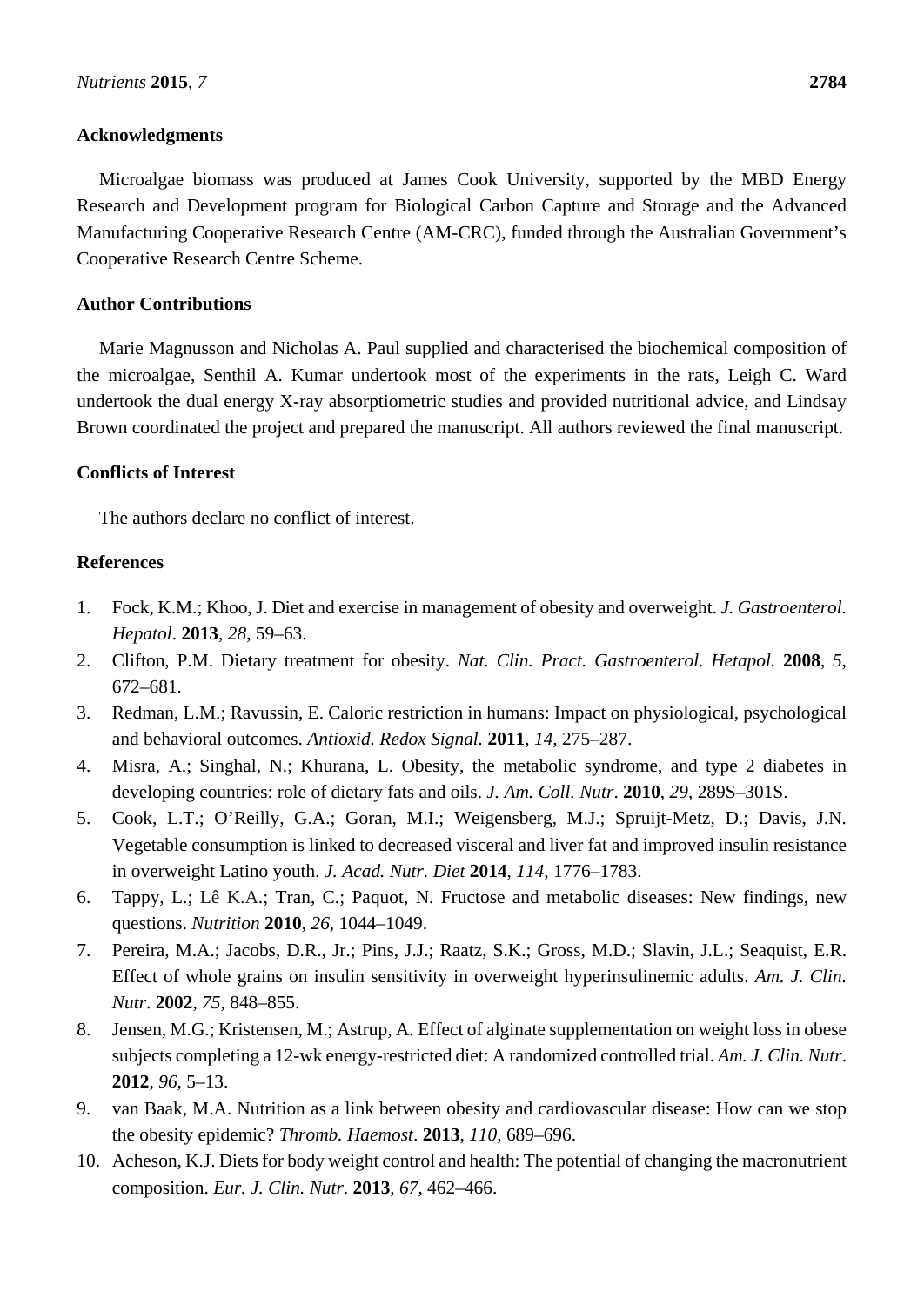- 11. Christaki, E.; Florou-Paneri, P.; Bonos, E. Microalgae: A novel ingredient in nutrition. *Int. J. Food Sci. Nutr*. **2011**, *62*, 794–799.
- 12. Rasala, B.A.; Mayfield, S.P: Photosynthetic biomanufacturing in green algae; production of recombinant proteins for industrial, nutritional, and medical uses. *Photosynth. Res*. **2014**, doi:10.1007/s11120-014-9994-7.
- 13. Yamaguchi, K. Recent advances in microalgal bioscience in Japan, with special reference to utilization of biomass and metabolites: A review. *J. Appl. Phycol*. **1996**, *8*, 487–502.
- 14. Plaza, M.; Herrero, M.; Cifuentes, A.; Ibanez, E. Innovative natural functional ingredients from microalgae. *J. Agric. Food Chem*. **2009**, *57*, 7159–7170.
- 15. Lordan, S.; Ross, R.P.; Stanton, C. Marine bioactives as functional food ingredients: Potential to reduce the incidence of chronic diseases. *Mar. Drugs* **2011**, *9*, 1056–1100.
- 16. Del Campo, J.A.; Garcia-Gonzalez, M.; Guerrero, M.G. Outdoor cultivation of microalgae for carotenoid production: Current state and perspectives. *Appl. Microbiol. Biotechnol*. **2007**, *74*, 1163–1174.
- 17. Yang, S.C.; Yang, H.Y.; Yang, Y.C.; Peng, H.C.; Ho, P.Y. *Chlorella pyrenoidosa* ameliorated L-NAME-induced hypertension and cardiorenal remodeling in rats. *Eur. J. Nutr*. **2013**, *52*, 601–608.
- 18. Noguchi, N.; Konishi, F.; Kumamoto, S.; Maruyama, I.; Ando, Y.; Yanagita, T. Beneficial effects of *Chlorella* on glucose and lipid metabolism in obese rodents on a high-fat diet. *Obes. Res. Clin. Pract*. **2013**, *7*, e95–e105.
- 19. Jarouliya, U.; Zacharia, J.A.; Kumar, P.; Bisen, P.S.; Prasad, G.B. Alleviation of metabolic abnormalities induced by excessive fructose administration in Wistar rats by *Spirulina maxima*. *Indian J. Med. Res*. **2012**, *135*, 422–428.
- 20. Juarez-Oropeza, M.A.; Mascher, D.; Torres-Duran, P.V.; Farias, J.M.; Paredes-Carbajal, M.C. Effects of dietary *Spirulina* on vascular reactivity. *J. Med. Food* **2009**, *12*, 15–20.
- 21. Fradique, M.; Batista, A.P.; Nunes, M.C.; Gouveia, L.; Bandarra, N.M.; Raymundo, A. Incorporation of *Chlorella vulgaris* and *Spirulina maxima* biomass in pasta products, Part 1: Preparation and evaluation. *J. Sci. Food Agric*. **2010**, *90*, 1656–1664.
- 22. Park, J.B.K.; Craggs, R.J.; Sheton, A.N. Wastewater treatment high rate algal pools for biofuel production. *Bioresour. Biotechnol*. **2011**, *102*, 35–42.
- 23. Lourenço, S.O.; E. Barbarino, E.; DePaula, J.C.; Pereira, L.O.S.; Marquez, U.M.L. Amino acid composition, protein content and calculation of nitrogen-to-protein conversion factors for 19 tropical seaweeds. *Phycolog. Res*. **2002**, *50*, 233–241.
- 24. Gosch, B.J.; Magnusson, M.; Paul, N.A.; de Nys, R. Total lipid and fatty acid composition of seaweeds for the selection of species for oil-based biofuel and bioproducts. *Glob. Chang. Biol. Bioenergy* **2012**, *4*, 919–930.
- 25. Poudyal, H.; Panchal, S.K.; Waanders, J.; Ward, L.; Brown, L. Lipid redistribution by alpha-linolenic acid-rich chia seed inhibits stearoyl-CoA desaturase-1 and induces cardiac and hepatic protection in diet-induced obese rats. *J. Nutr. Biochem*. **2012**, *23*, 153–162.
- 26. Panchal, S.K.; Poudyal, H.; Iyer, A.; Nazer, R.; Alam, M.A.; Diwan, V.; Kauter, K.; Sernia, C.; Campbell, F.; Ward, L.; *et al*. High-carbohydrate, high-fat diet-induced metabolic syndrome and cardiovascular remodeling in rats. *J. Cardiovasc. Pharmacol*. **2011**, *57*, 611–624.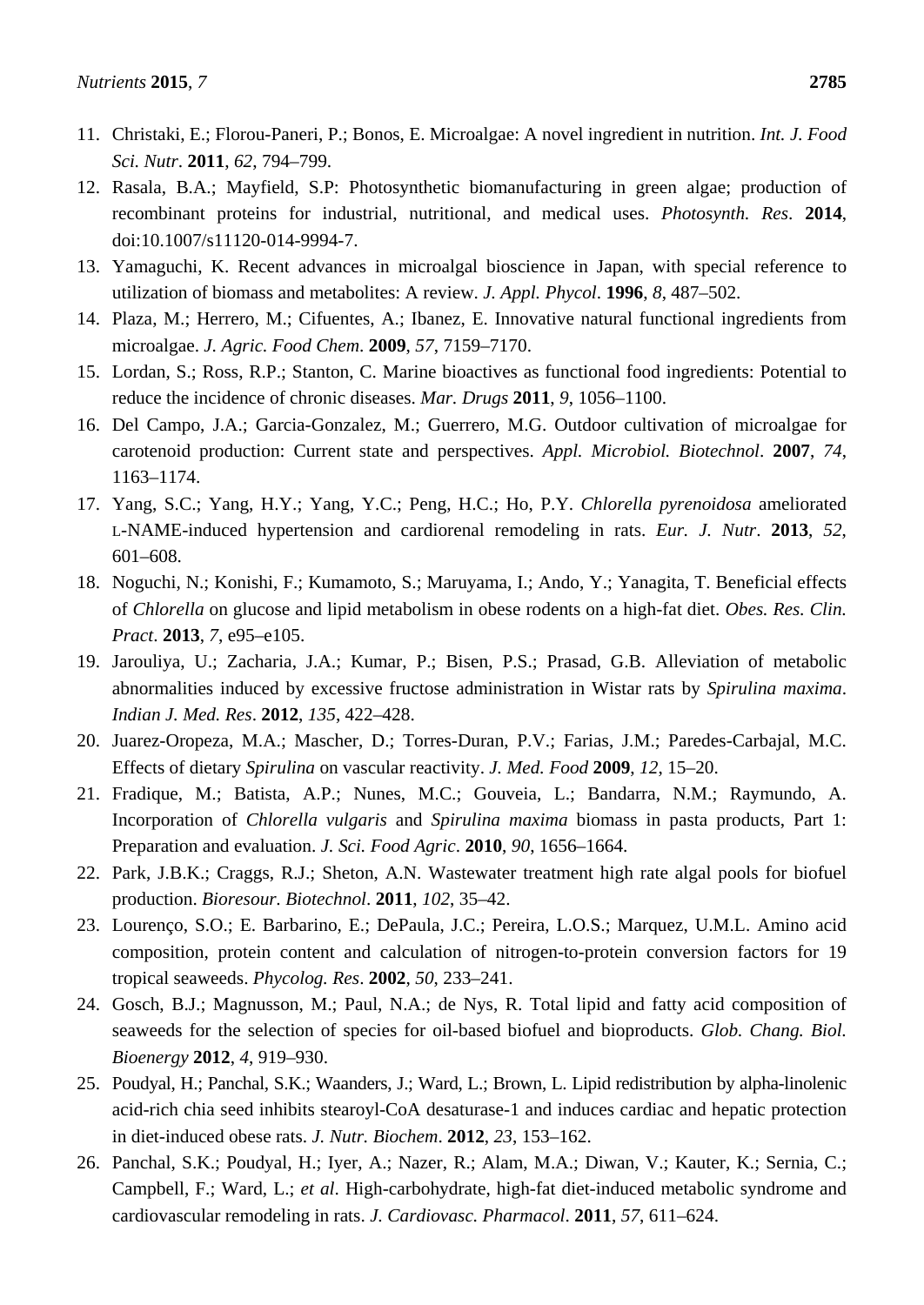- 27. Poudyal, H.; Panchal, S.K.; Ward, L.C.; Brown, L. Effects of ALA, EPA and DHA in high-carbohydrate, high-fat diet-induced metabolic syndrome in rats. *J. Nutr. Biochem*. **2013**, *24*, 1041–1052.
- 28. De Simone, G.; di Lorenzo, L.; Costantino, G.; Buonissimo, S.; Moccia, D. Echocardiographic indexes of left ventricular contractility. Effect of load manipulation in arterial hypertension. *Jpn. Heart J*. **1988**, *29*, 151–160.
- 29. Panchal, S.K.; Poudyal, H.; Waanders, J.; Brown, L. Coffee extract attenuates changes in cardiovascular and hepatic structure and function without decreasing obesity in high-carbohydrate, high-fat diet-fed male rats. *J. Nutr*. **2012**, *142*, 690–697.
- 30. Kavanagh, K.; Jones, K.L.; Sawyer, J.; Kelley, K.; Carr, J.J.; Wagner, J.D.; Rudel, L.L. Trans fat diet induces abdominal obesity and changes in insulin sensitivity in monkeys. *Obesity (Silver Spring)* **2007**, *15*, 1675–1684.
- 31. Mollard, R.C.; Senechal, M.; Macintosh, A.C.; Hay, J.; Wicklow, B.A.; Wittmeier, K.D.; Sellers, E.A.; Dean, H.J.; Ryner, L.; Berard, L.; *et al*. Dietary determinants of hepatic steatosis and visceral adiposity in overweight and obese youth at risk of type 2 diabetes. *Am. J. Clin. Nutr*. **2014**, *99*, 804–812.
- 32. Kromhout, D. Diet and cardiovascular diseases. *J. Nutr. Health Aging* **2001**, *5*, 144–149.
- 33. Liu, F.; Ma, F.; Kong, G.; Wu, K.; Deng, Z.; Wang, H. Zinc supplementation alleviates diabetic peripheral neuropathy by inhibiting oxidative stress and upregulating metallothionein in peripheral nerves of diabetic rats. *Biol. Trace Elem. Res*. **2014**, *158*, 211–218.
- 34. Stengel, A.; Goebel-Stengel, M.; Wang, L.; Hu, E.; Karasawa, H.; Pisegna, J.R.; Tache, Y. High-protein diet selectively reduces fat mass and improves glucose tolerance in Western-type diet-induced obese rats. *Am. J. Physiol. Regul. Integr. Comp. Physiol*. **2013**, *305*, R582–R591.
- 35. Reagan-Shaw, S.; Nihal, M.; Ahmad, N. Dose translation from animal to human studies revisited. *FASEB J*. **2008**, *22*, 659–661.
- 36. King, D.E.; Mainous, A.G., 3rd; Lambourne, C.A. Trends in dietary fiber intake in the United States, 1999–2008. *J. Acad. Nutr. Diet* **2012**, *112*, 642–648.
- 37. Slavin, J.L. Dietary fiber and body weight. *Nutrition* **2005**, *21*, 411–418.
- 38. Rigaud, D.; Ryttig, K.R.; Angel, L.A.; Apfelbaum, M. Overweight treated with energy restriction and a dietary fibre supplement: A 6-month randomized, double-blind, placebo-controlled trial. *Int. J. Obes*. **1990**, *14*, 763–769.
- 39. Kristensen, M.; Knudsen, K.E.; Jorgensen, H.; Oomah, D.; Bugel, S.; Toubro, S.; Tetens, I.; Astrup, A. Linseed dietary fibers reduce apparent digestibility of energy and fat and weight gain in growing rats. *Nutrients* **2013**, *5*, 3287–3298.
- 40. Wisker, E.; Maltz, A.; Feldheim, W. Metabolizable energy of diets low or high in dietary fiber from cereals when eaten by humans. *J. Nutr*. **1988**, *118*, 945–952.
- 41. Isken, F.; Klaus, S.; Osterhoff, M.; Pfeiffer, A.F.; Weickert, M.O. Effects of long-term soluble *vs.* insoluble dietary fiber intake on high-fat diet-induced obesity in C57BL/6J mice. *J. Nutr. Biochem*. **2010**, *21*, 278–284.
- 42. Howarth, N.C.; Saltzman, E.; Roberts, S.B. Dietary fiber and weight regulation. *Nutr. Rev*. **2001**, *59*, 129–139.